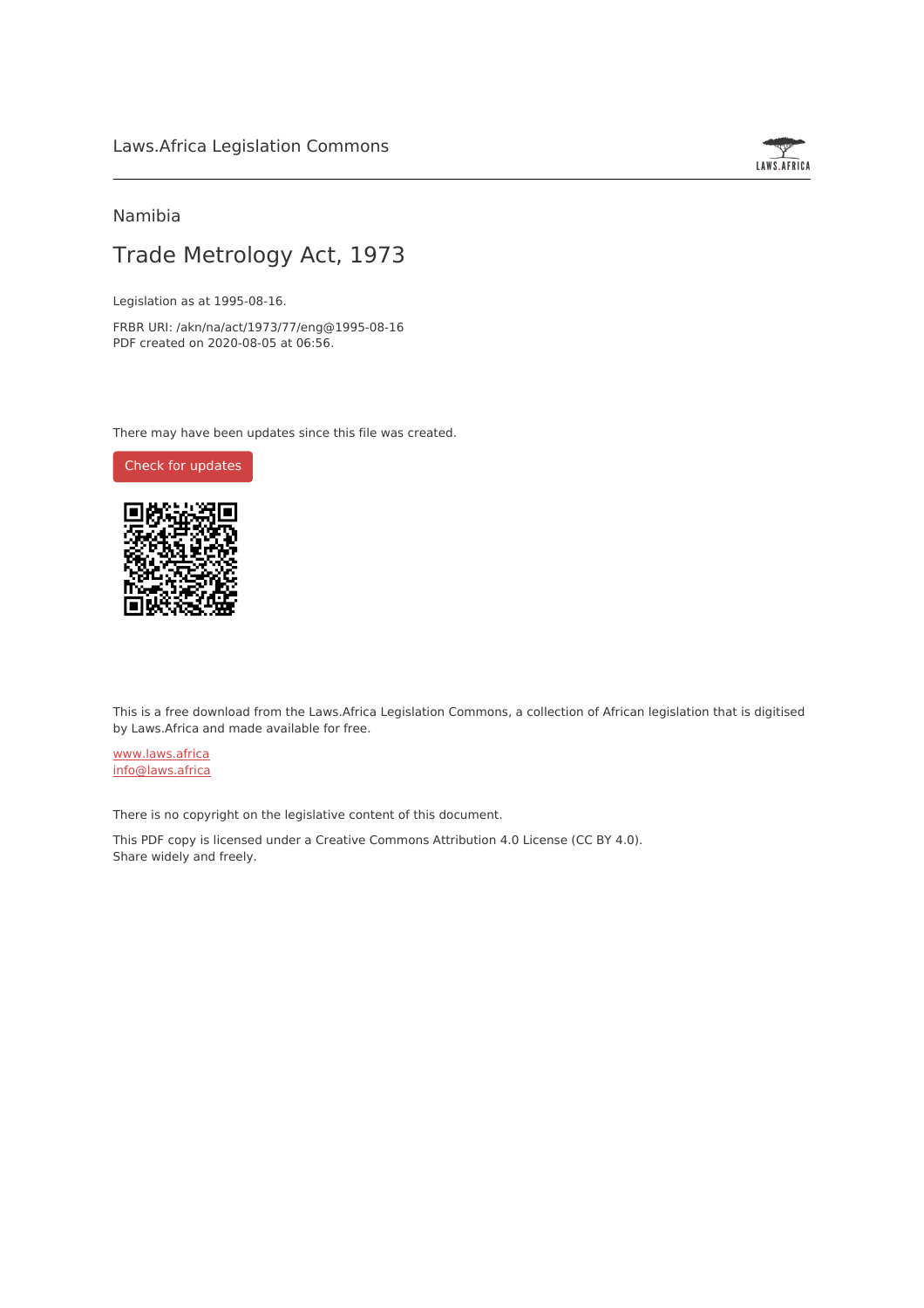# **Table of Contents**

| Trade Metrology Act, 1973                                                                                                                                                                                                                                                                                                                                                                                                                                                                                                            | 4                                      |
|--------------------------------------------------------------------------------------------------------------------------------------------------------------------------------------------------------------------------------------------------------------------------------------------------------------------------------------------------------------------------------------------------------------------------------------------------------------------------------------------------------------------------------------|----------------------------------------|
| Act 77 of 1973                                                                                                                                                                                                                                                                                                                                                                                                                                                                                                                       | 4                                      |
| 1. Definitions                                                                                                                                                                                                                                                                                                                                                                                                                                                                                                                       | 4                                      |
| Chapter I Administration of Act                                                                                                                                                                                                                                                                                                                                                                                                                                                                                                      | 6                                      |
| 2. Director and Deputy Director of Trade Metrology                                                                                                                                                                                                                                                                                                                                                                                                                                                                                   | 6                                      |
| 3. Appointment and qualifications of inspectors                                                                                                                                                                                                                                                                                                                                                                                                                                                                                      | 6                                      |
| 4. Appointment of examiners                                                                                                                                                                                                                                                                                                                                                                                                                                                                                                          | 7                                      |
| 5. Administration of Act                                                                                                                                                                                                                                                                                                                                                                                                                                                                                                             | 7                                      |
| $6.***$                                                                                                                                                                                                                                                                                                                                                                                                                                                                                                                              | $\overline{7}$                         |
| 7. Agreement with metrology agency                                                                                                                                                                                                                                                                                                                                                                                                                                                                                                   | 7                                      |
| Chapter II Standards                                                                                                                                                                                                                                                                                                                                                                                                                                                                                                                 | 7                                      |
| 8. Departmental standards                                                                                                                                                                                                                                                                                                                                                                                                                                                                                                            | $\overline{7}$                         |
| 9. Regional standards                                                                                                                                                                                                                                                                                                                                                                                                                                                                                                                | 8                                      |
| 10. Inspection standards                                                                                                                                                                                                                                                                                                                                                                                                                                                                                                             | 8                                      |
| 11. Measuring instruments used by director, inspectors or examiners shall be inspected and tested                                                                                                                                                                                                                                                                                                                                                                                                                                    | 8                                      |
| Chapter III Inspection, Examination and Confiscation<br>12. Inspections and examinations<br>13. Powers of inspection and examination<br>14. Withdrawal of certain goods and measuring instruments<br>15. Confiscation of certain articles<br>16. Presumptions regarding use and possession of certain measuring instruments and determination of quantities of<br>goods                                                                                                                                                              | 8<br>8<br>9<br>10<br>10<br>10          |
| 17. Contents of certain affidavits deemed to be prima facie proof                                                                                                                                                                                                                                                                                                                                                                                                                                                                    | 11                                     |
| Chapter IV Approval, Verification and Certification of Measuring Instruments                                                                                                                                                                                                                                                                                                                                                                                                                                                         | 12                                     |
| 18. Approval of measuring instruments                                                                                                                                                                                                                                                                                                                                                                                                                                                                                                | 12                                     |
| 19. Notice in connection with certification or recertification of measuring instruments                                                                                                                                                                                                                                                                                                                                                                                                                                              | 13                                     |
| 20. Inspector may call upon any person to produce his measuring instruments for inspection and certification or<br>recertification<br>21. Certification and recertification of measuring instruments<br>22. Fees to be charged by inspectors<br>23. Measuring instruments used for certain purposes to be certified<br>24. Certain measuring instruments not to be certified or recertified<br>25. Defacing of certifying stamp<br>26. Certification and recertification of measuring instruments used by State or authorized person | 14<br>14<br>15<br>15<br>15<br>16<br>16 |
| Chapter V Use or Possession of Measuring Instruments and Containers<br>27. Restriction on and prohibition of manufacture, import, use or possession of certain measuring instruments and<br>containers<br>28. Sale, supply and use of uncertified measuring instruments<br>29. Prohibition in respect of manufacture or selling or false, defective or inaccurate measuring instruments or containers                                                                                                                                | 16<br>16<br>17                         |
| 30. Measuring instruments to be wholly exposed<br>31. Certain containers excluded<br>32. Presumption<br>33. Offences in connection with measuring instruments                                                                                                                                                                                                                                                                                                                                                                        | 17<br>18<br>18<br>18<br>18             |
| Chapter VI Repair of Measuring Instruments and Registration of Certain Persons                                                                                                                                                                                                                                                                                                                                                                                                                                                       | 19                                     |
| 34. Repair of measuring instruments                                                                                                                                                                                                                                                                                                                                                                                                                                                                                                  | 19                                     |
| 35. Registration of measuring instrument mechanics                                                                                                                                                                                                                                                                                                                                                                                                                                                                                   | 19                                     |
| 36. Repair of contract measuring instruments by registered mechanics                                                                                                                                                                                                                                                                                                                                                                                                                                                                 | 20                                     |
| Chapter VII Trade Dealings and Sale of Goods                                                                                                                                                                                                                                                                                                                                                                                                                                                                                         | 21                                     |
| 37. Prohibition of false statement as to quantity                                                                                                                                                                                                                                                                                                                                                                                                                                                                                    | 21                                     |
| 38. Trade dealings to be effected in terms of certain measuring units and by means of certified measuring instruments                                                                                                                                                                                                                                                                                                                                                                                                                | 21                                     |
| 39. Catalogues to be in authorized manner or in terms of certain measuring units                                                                                                                                                                                                                                                                                                                                                                                                                                                     | 22                                     |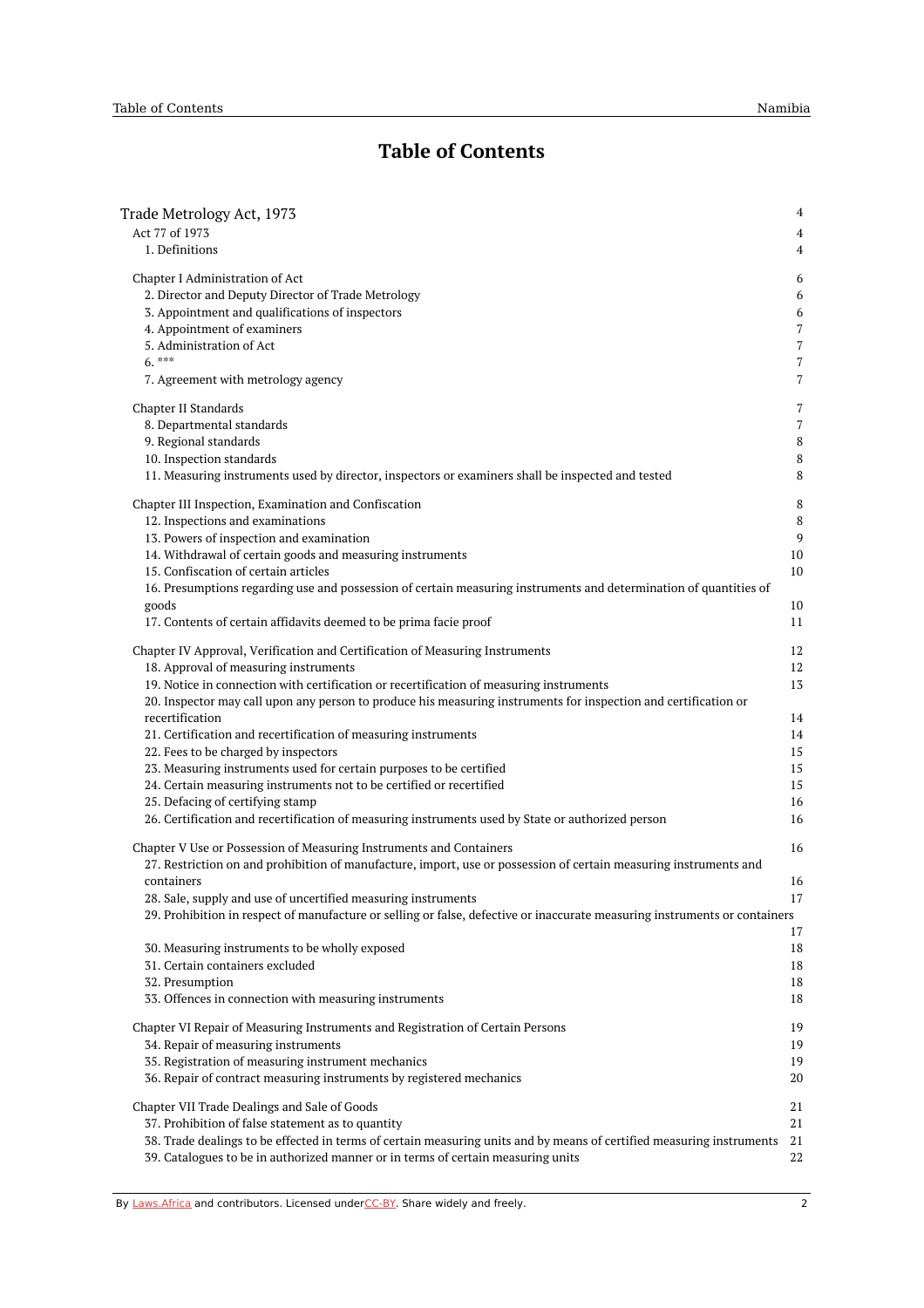| 40. Manner of selling goods                                           | 22 |
|-----------------------------------------------------------------------|----|
| 41. Reference to physical quantity and use of certain measuring units | 23 |
| Chapter VIII General and Miscellaneous                                | 23 |
| 42. Regulations                                                       | 23 |
| 43. Offences and penalties                                            | 25 |
| 44. Acts or omissions by managers, agents or employees                | 25 |
| $45.***$                                                              | 26 |
| 46. Repeal of laws                                                    | 26 |
| 47. Short title and commencement                                      | 26 |
| First Schedule                                                        | 26 |
| Laws Repealed                                                         | 26 |
| Second Schedule                                                       | 26 |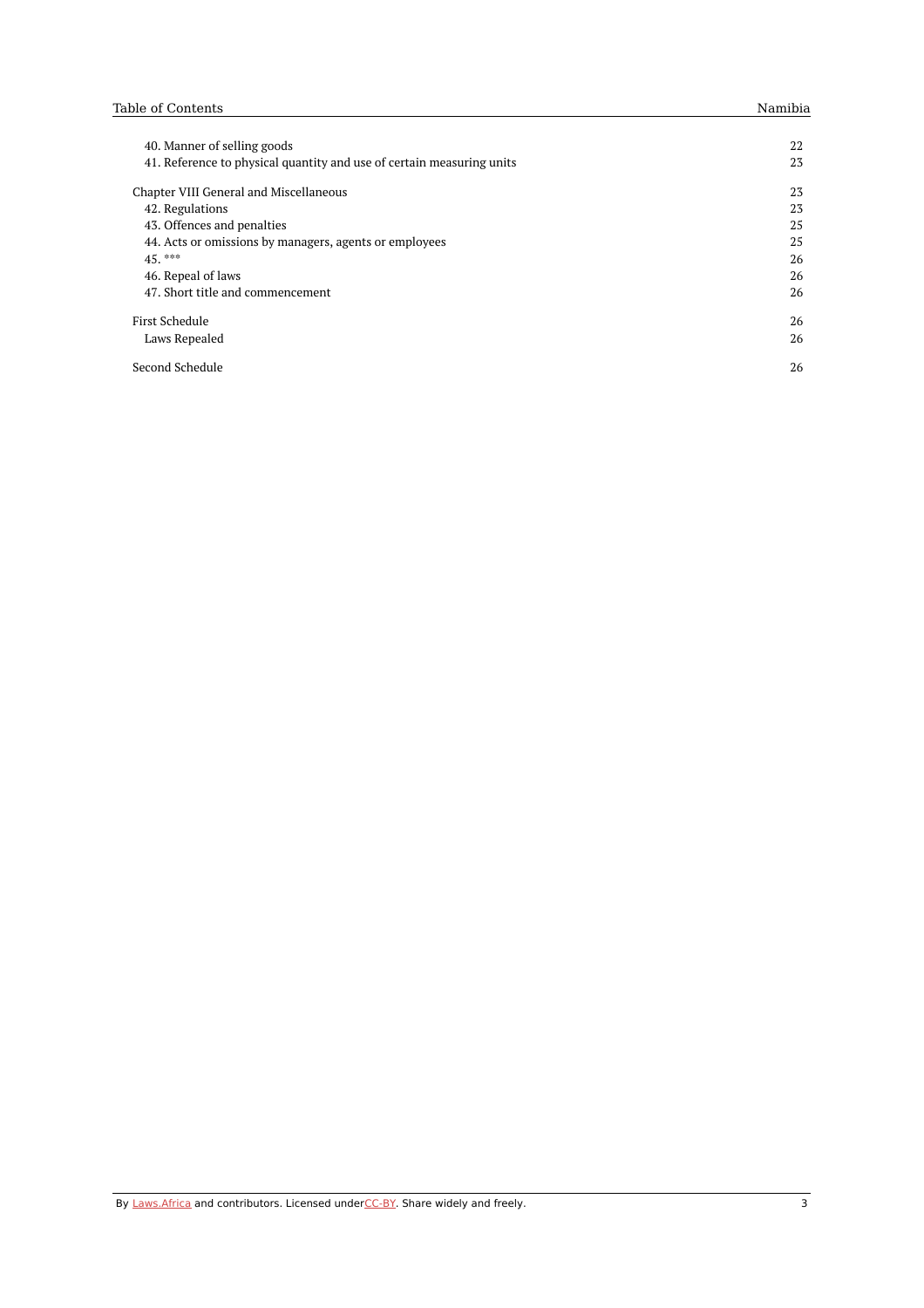

Republic of Namibia **Annotated Statutes** 

# **Trade Metrology Act, 1973**

# **Act 77 of 1973**

<span id="page-3-1"></span><span id="page-3-0"></span>Published in South African [Government](https://edit.laws.africa/works/akn/na/act/1973/77/media/publication/na-act-1973-77-publication-document.pdf) Gazette no. 3969 on 6 July 1973 **Assented to on 19 June 1973**

**Commenced on 18 November 1977 by [Proclamation](https://namiblii.org/akn/na/act/p/1977/r321) R321 of 1977**

*[Up to date as at 14 July 2020]*

*[Amended by Trade Metrology [Amendment](https://namiblii.org/akn/na/act/1975/34) Act, 1975 (Act 34 of 1975) on 7 May 1975]*

*[Amended by Trade Metrology [Amendment](https://namiblii.org/akn/na/act/1995/14) Act, 1995 (Act 14 of 1995) on 16 August 1995]*

*[APPLICABILITY TO SOUTH WEST AFRICA: Section 45, before its repeal in post-independence Namibia, stated "This* Act and any amendment thereof shall apply also in the territory of South-West Africa, including the Eastern Caprivi *Zipfel." Section 1 defined "Republic" and "statutory body" accordingly.]*

[TRANSFER TO SOUTH WEST AFRICA: The administration of this Act was transferred to South West Africa by the Executive Powers (Industries) Transfer Proclamation, AG 5 of 1978, dated 30 January 1978. There was only one amendment to the Act in South Africa after the date of transfer and prior to Namibian independence - the Trade Metrology Amendment Act 14 of [1984](https://namiblii.org/akn/na/act/1984/14) (RSA GG 9090) - which was not applicable to South West Africa because it was *not made expressly so applicable.]*

ACT

### **To consolidate and amend the law relating to trade metrology.**

(Afrikaans text signed by the State President)

BE IT ENACTED by the State President, the Senate and the House of Assembly of the Republic of South Africa, as follows:-

*[Act 14 of [1995](https://namiblii.org/akn/na/act/1995/14) amends the Act throughout to substitute "Namibia" for "the Republic".]*

# <span id="page-3-2"></span>**1. Definitions**

In this Act, unless the context otherwise indicates -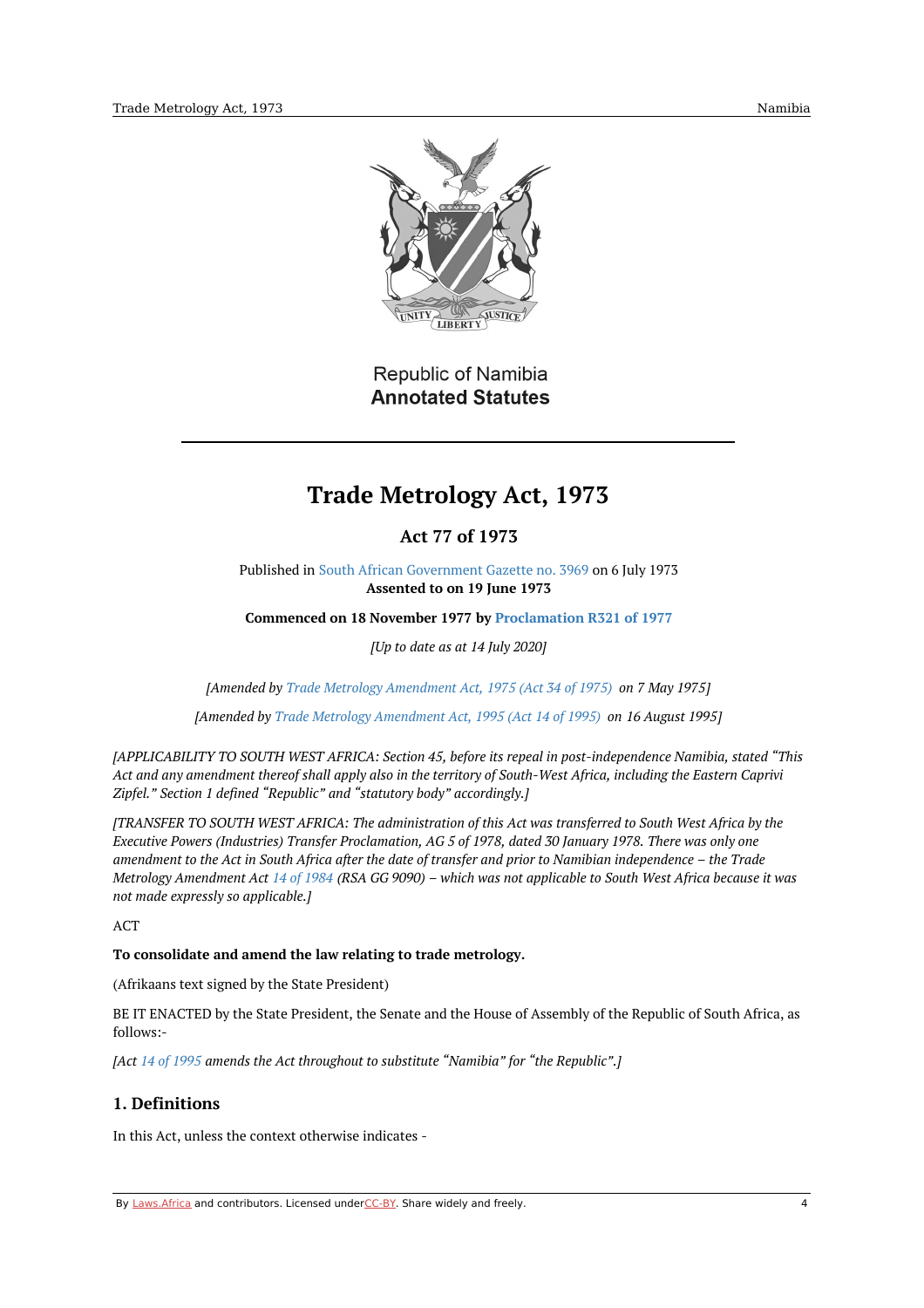"**certify**", in relation to a measuring instrument, means to stamp, seal or mark, after verification or testing, with a certifying stamp, seal or mark, or to certify in writing in accordance with the provisions of this Act, and the word "recertify" has a corresponding meaning;

"**contract measuring instrument**" means a measuring instrument which any person who is a registered mechanic in respect of that instrument may, by virtue of a certificate issued under section 36(1), (2) or (3), repair without complying with the provisions of section 34(1);

"**correct**", in relation to any measuring instrument, means correct with due allowance for the limits of error or sensitivity prescribed by regulation;

*[definition of "council" deleted by Act 14 of [1995](https://namiblii.org/akn/na/act/1995/14)]*

"**director**" means the Director of Trade Metrology appointed or deemed to be appointed under section 2;

"**examiner**" means any examiner appointed under section 4;

"**goods in prepacked form**" means any commodity made up or packaged in any manner as a single unit or entity prior to the time of sale thereof (irrespective of whether such unit or entity consists of one or more than one item of such commodity and irrespective of whether such unit or entity is wholly or partly enclosed or is unenclosed and irrespective of the method used to obtain such unit or entity) for the purpose of selling such commodity as such unit or entity, and the word "prepacked", when used in connection with the word "goods", has a corresponding meaning;

"**inspector**" means any inspector appointed under section 3;

"**measuring instrument**" means any appliance, equipment, instrument, apparatus or other thing or any combination thereof by means of which a measurement of physical quantity, expressed in any measuring unit or a mathematical function of measuring units, may be made, and includes any appliance, equipment, instrument, apparatus or other thing or any combination thereof by means of which a grading or counting in connection with the measurement of any physical quantity or a counting by means of gravitation may be effected;

*[definition of "measuring instrument" substituted by Act 34 of [1975](https://namiblii.org/akn/na/act/1975/34)]*

"**measuring unit**" means any unit published or prescribed in terms of section 3 of the Measuring Units and National Measuring Standards Act, 1973, but does not include any such unit which, by regulation made under this Act, is excluded for the purposes of this Act;

"**metrology agency**" means a metrology agency referred to in section 7;

*[definition of "metrology agency" inserted by Act 14 of [1995](https://namiblii.org/akn/na/act/1995/14)]*

"**Minister**" means the Minister of Trade and Industry;

*[definition of "Minister" amended by Act 14 of [1995](https://namiblii.org/akn/na/act/1995/14)]*

"**physical quantity**", in relation to measuring, means any concept capable of being measured and of which the magnitude can be expressed in terms of a measuring unit;

"**prescribed purpose**", in relation to the use, possession, manufacture or import of any measuring instrument or in relation to the expression of the quantity of goods, means any purpose prescribed by regulation;

"**proclamation**" means any proclamation made under this Act;

"**registered mechanic**" means any person who is in terms of section 35(1) registered as a mechanic and, in relation to any measuring instrument, any person who is so registered in respect of that measuring instrument or the class or make to which that measuring instrument belongs or of all measuring instruments;

"**regulation**" means any regulation made under this Act;

*[definition of "Republic" deleted by Act 14 of [1995](https://namiblii.org/akn/na/act/1995/14)]*

"**sell**" includes to offer, advertise, keep, expose, transmit, convey, deliver or prepare for sale, or to exchange or to dispose of for any consideration whatever, or to transmit, convey or deliver in pursuance of a sale, exchange or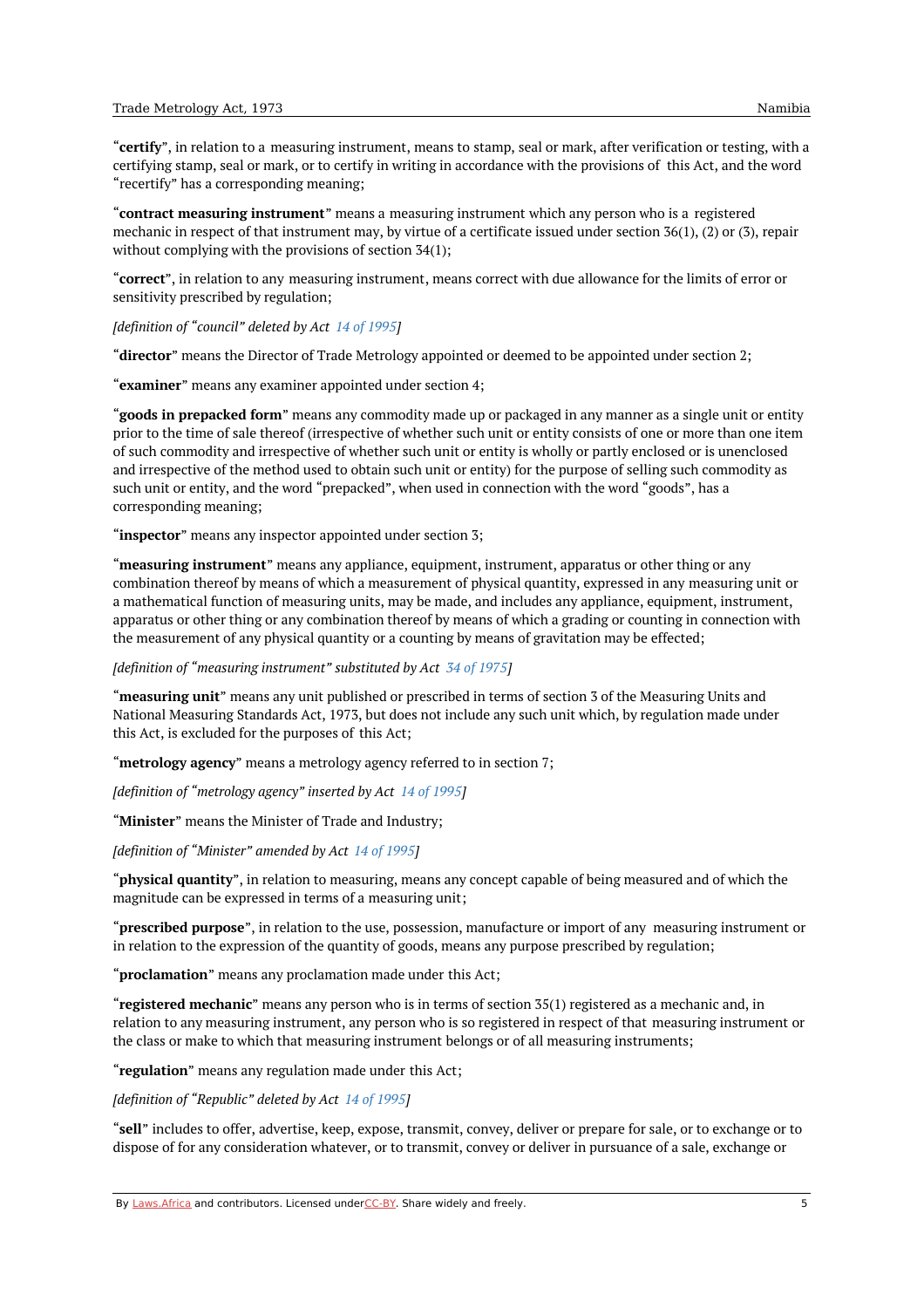disposal as aforesaid, and the words "seller", "selling", "sale" and "sold" have a corresponding meaning;

"**stamp**" includes cast, engrave, etch, print or otherwise mark, in such a manner as to be as far as possible indelible;

*[definition of "statutory body" deleted by Act 14 of [1995](https://namiblii.org/akn/na/act/1995/14)]*

"**this Act**" includes any regulation or proclamation;

"**trade**" includes -

- (a) the making, effecting or concluding of any contract, bargain, sale, purchase or transaction, or any payment in connection therewith; or
- (b) any payment for services rendered; or
- $\left( c \right)$ the collection of tolls, rates, taxes or other fees,

in connection with which any measuring instrument is used;

"**unauthorized measuring unit**" means a measuring unit other than a measuring unit as defined in this Act;

"**uncertified**", in relation to a measuring instrument, means not certified or not recertified if such measuring instrument should under this Act have been certified or recertified;

<span id="page-5-0"></span>"**vehicle**" does not include railway rolling stock.

### **Chapter I Administration of Act**

#### <span id="page-5-1"></span>**2. Director and Deputy Director of Trade Metrology**

- (1) Subject to the provisions of the laws governing the public service, the Minister shall appoint a Director of Trade Metrology.
- (2) Subject to the provisions of the laws governing the public service, the Minister may appoint a Deputy Director of Trade Metrology who may, subject to the control and directions of the director or in the absence of the director or if the director is for any other reason unable to perform his duties or if the post of director is temporarily vacant, do anything which may lawfully be done by the director.
- (3) Any person who immediately before the date of commencement of this Act held the post of superintendent of weights and measures referred to in section 2 of the Weights and Measures Act, 1958 (Act No. 13 of [1958](https://namiblii.org/akn/na/act/1958/13)), shall on such date be deemed to have been appointed as director in terms of subsection (1).

#### <span id="page-5-2"></span>**3. Appointment and qualifications of inspectors**

- (1) Subject to the provisions of the laws governing the public service, the Minister may from time to time appoint inspectors to verify or test all measuring instruments or any particular kind of measuring instrument in accordance with the provisions of this Act, and to perform such other functions as may be assigned to inspectors by this Act.
- (2) No person shall in terms of subsection (1) be appointed as an inspector unless he has shown in undergoing an examination a knowledge of the appropriate provisions of this Act and -
	- (a) has, in accordance with a curriculum laid down from time to time by the director, passed an examination in -
		- (i) subjects so laid down; and
		- (ii) practical work in verifying and testing all measuring instruments or the kind of measuring instrument in question; or

By [Laws.Africa](https://edit.laws.africa/widgets/pdf-attribution) and contributors. Licensed und[erCC-B](https://edit.laws.africa/widgets/pdf-cc-by)Y. Share widely and freely.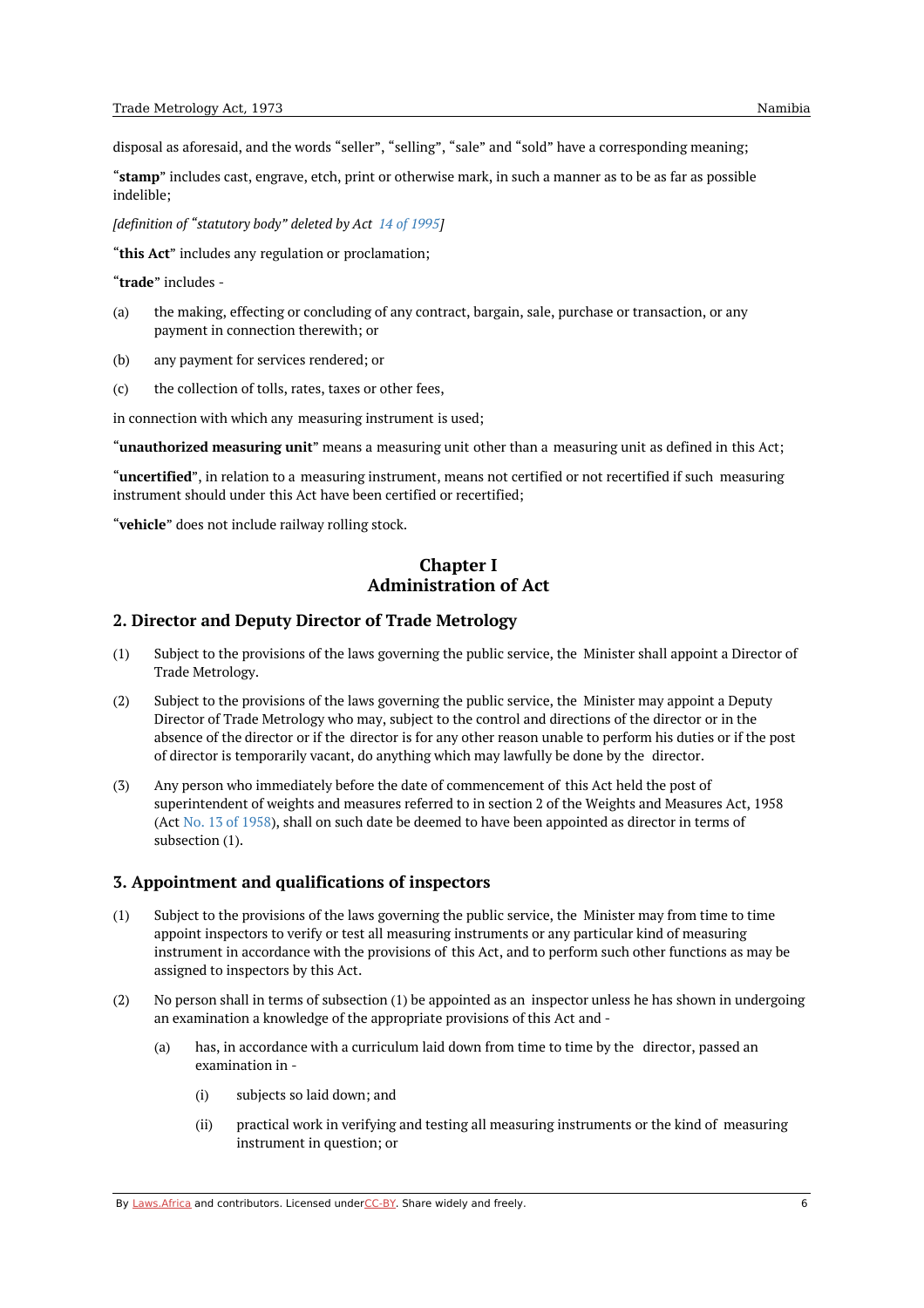(b) has satisfied the Minister that he holds a certificate qualifying him to act as an inspector,

and no person shall act as an inspector in respect of any particular kind of measuring instrument unless he holds a certificate issued to him on the instructions of the Minister to the effect that he is qualified to act as an inspector in respect of all measuring instruments or that kind of measuring instrument.

*[subsection (2) amended by Act 14 of [1995](https://namiblii.org/akn/na/act/1995/14)]*

(3) Subject to the provisions of section 22, no inspector shall derive any profit from or be employed in the making, repair, adjusting or selling of any measuring instrument.

### <span id="page-6-0"></span>**4. Appointment of examiners**

Subject to the provisions of the laws governing the public service, the Minister may appoint examiners to exercise the functions of examiners under this Act.

### <span id="page-6-1"></span>**5. Administration of Act**

Subject to the control of the Minister, this Act shall be administered by the director and by inspectors and examiners who shall perform their duties under the control of the director.

# <span id="page-6-2"></span>**6. \*\*\***

*[section 6 deleted by Act 14 of [1995](https://namiblii.org/akn/na/act/1995/14)]*

#### <span id="page-6-3"></span>**7. Agreement with metrology agency**

- (1) The Minister may enter into an agreement with -
	- (a) any board, council or body of persons established by statute whether in Namibia or elsewhere;
	- (b) any department or branch of a foreign government having statutory functions with regard to trade metrology; or
	- $(c)$ any laboratory, workshop or other establishment, whether public or private, and whether in Namibia or elsewhere, which is duly accredited, licensed or otherwise authorised by any board, council or body or department or branch or a foreign government referred to in paragraphs (a) and (b) to perform functions with regard to trade metrology,

to be a metrology agency for the performance of any function under this Act.

(2) The Minister shall give notice in the Gazette of any agreement entered into under subsection (1) and any such agreement shall take effect for the purposes of this Act upon its publication.

<span id="page-6-4"></span>*[section 7 substituted by Act 14 of [1995](https://namiblii.org/akn/na/act/1995/14)]*

# **Chapter II Standards**

#### <span id="page-6-5"></span>**8. Departmental standards**

- (1) The director shall keep in his custody such measuring standards (in this Act referred to as departmental standards) as may be necessary for the purpose of verifying the regional standards.
- (2) The value of a departmental standard shall as accurately as possible represent the value signified by its denomination.
- (3) A departmental standard shall, in regard to accuracy, on request of the director, be verified and certified in accordance with the provisions of subsection (2) by a metrology agency and shall be reverified and so certified at intervals not exceeding five years.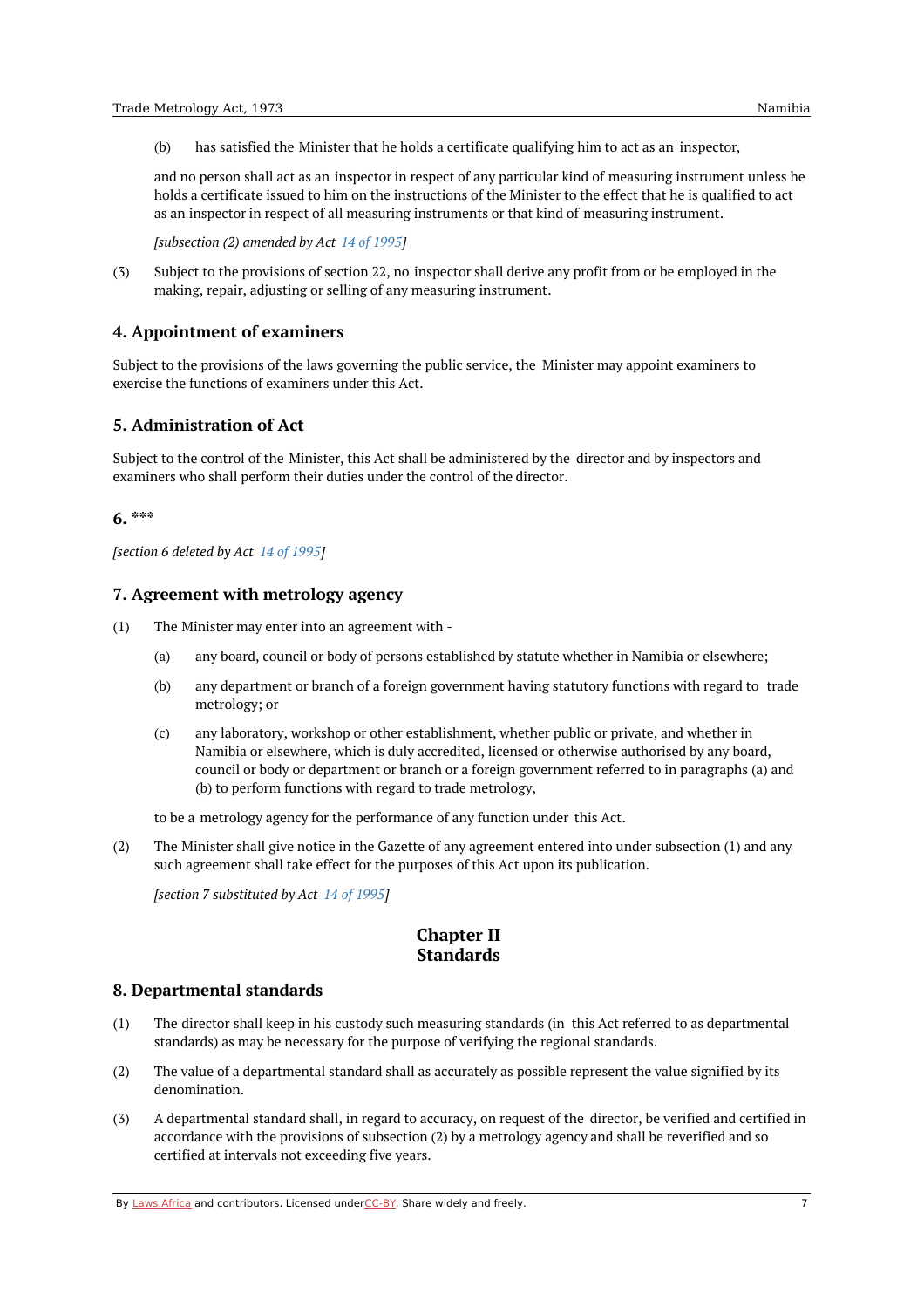*[subsection (3) amended by Act 14 of [1995](https://namiblii.org/akn/na/act/1995/14)]*

(4) *[subsection (4) deleted by Act 14 of [1995](https://namiblii.org/akn/na/act/1995/14)]*

### <span id="page-7-0"></span>**9. Regional standards**

- (1) The director shall cause to be kept at every regional office of metrology under his jurisdiction in the custody of the inspector in charge of such office, such measuring standards (in this Act referred to as regional standards) as he may deem necessary for the purposes of this Act.
- (2) The value of any regional standard shall, with due allowance for such limits of error as may be prescribed by regulation, agree with the value signified by the denomination of such regional standard at the time of verification thereof, and the director shall cause such regional standard to be so verified and certified before being taken into use and thereafter at intervals not exceeding two years: Provided that regional standards of volume made of glass and regional standards relating to length, shall be reverified and certified at such intervals as the director may deem fit.
- (3) For the purposes of this Act "regional office of metrology" means any such office established for the purposes of the administration of this Act in any area which the director determines to be a region.

### <span id="page-7-1"></span>**10. Inspection standards**

- (1) The director shall provide for use by any inspector such measuring standards (in this Act referred to as inspection standards) as may in the opinion of the director be required by such inspector for the purposes of carrying out his duties and functions under this Act.
- (2) The value of an inspection standard shall, with due allowance for the limits of error prescribed by regulation, agree with the value signified by the denomination of such inspection standard at the time of verification thereof and shall be verified with regional standards and certified accordingly by the inspector in whose custody the regional standards with which it is so verified are kept in terms of section 9(1).
- (3) Any inspection standard for the testing of masspieces used for any prescribed purpose shall, before being taken into use and thereafter at intervals not exceeding six months, and any other inspection standard shall, before being taken into use and thereafter at intervals not exceeding one year, be verified or reverified with regional standards and certified accordingly by the inspector in whose custody the regional standards with which any such inspection standard is so verified or reverified are kept in terms of section 9(1): Provided that inspection standards of volume made of glass shall be reverified and certified within such intervals as the director may deem fit.

# <span id="page-7-2"></span>**11. Measuring instruments used by director, inspectors or examiners shall be inspected and tested**

- (1) Every measuring instrument, other than any regional or inspection standard, used by the director or any inspector or examiner for the purposes of carrying out his duties and functions under this Act, shall be inspected and tested before being taken into use and thereafter at such intervals as may be prescribed by regulation, and a record of every such inspection and testing shall be made and kept by the director or the inspector referred to in section 9(1).
- (2) Any measuring instrument referred to in subsection (1) shall not be used for the carrying out of any duty or function under this Act unless it complies at any inspection and test referred to in subsection (1) with such requirements as may, in respect of any such measuring instrument, be prescribed by regulation.

# **Chapter III Inspection, Examination and Confiscation**

### <span id="page-7-4"></span><span id="page-7-3"></span>**12. Inspections and examinations**

The director shall arrange inspections and examinations in order to prevent the use of any measuring instrument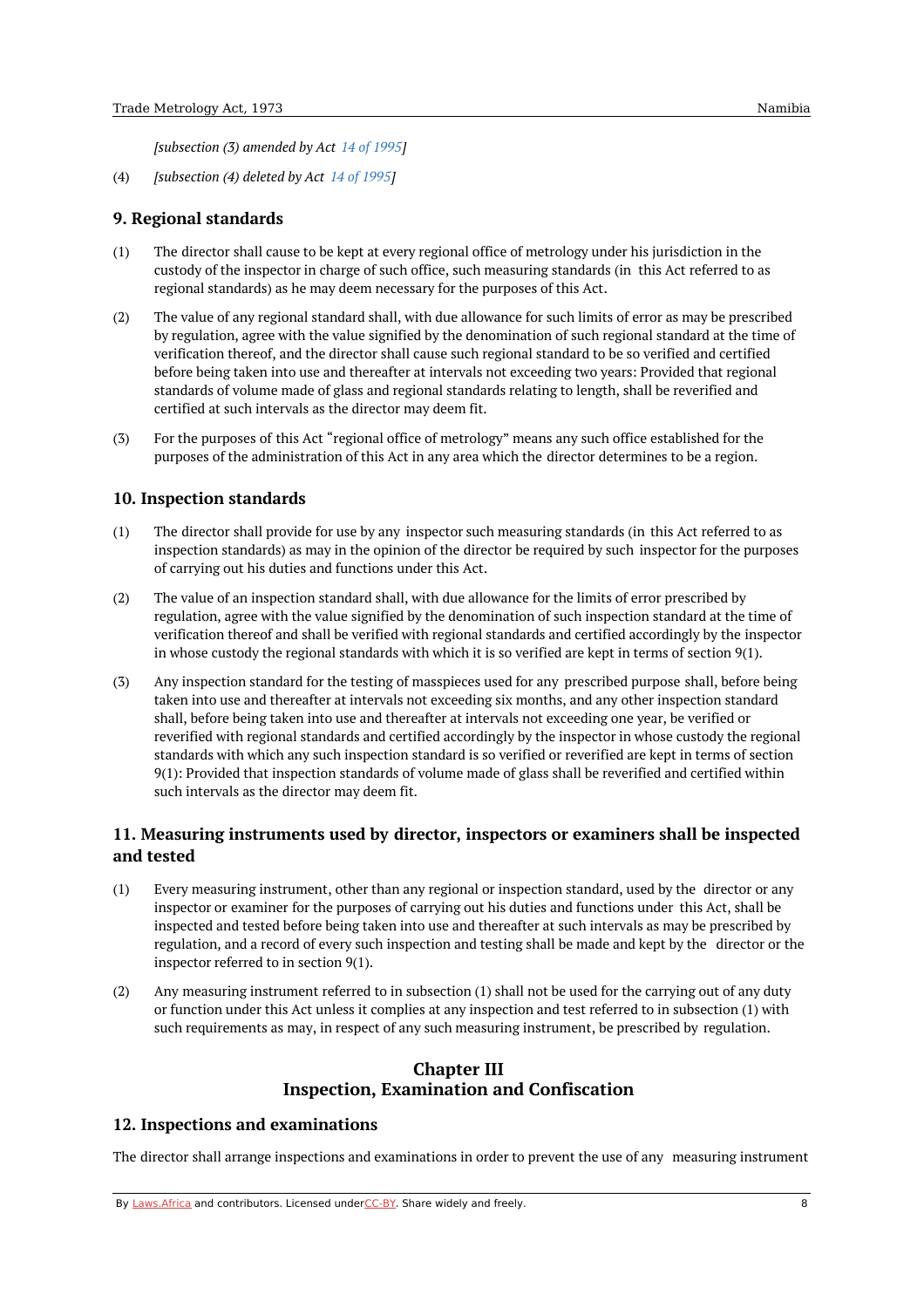or container which falls within the purview of, and which does not comply with the applicable requirements of this Act, and in order to prevent the sale of goods which, in respect of quantity or the manner in which they are offered for sale, do not comply with the applicable requirements of this Act.

*[section 12 substituted by Act 34 of [1975](https://namiblii.org/akn/na/act/1975/34)]*

### <span id="page-8-0"></span>**13. Powers of inspection and examination**

(1) Any inspector or examiner or any employee of a metrology agency furnished in writing with inspection or examination authority by the director, or any police officer, may conduct investigations to ascertain whether the provisions of this Act are being or have been complied with, and may for that purpose open packages containing goods prepacked for sale.

*[subsection (1) amended by Act 14 of [1995](https://namiblii.org/akn/na/act/1995/14)]*

- (2) Any inspector, examiner or employee referred to in subsection (1), or any policeman, may at all reasonable times
	- (a) enter any place or stop and enter any vehicle -
		- (i) in respect of which he has reason to believe that there is on or in it -
			- (aa) any measuring instrument or container used or intended to be used for any prescribed purpose; or
			- (bb) goods for sale; or
		- (ii) in respect of which he has reason to believe that it is connected with -
			- (aa) any measuring instrument or container used or intended to be used for any prescribed purpose; or
			- (bb) the sale of goods;
	- (b) inspect or examine any measuring instrument, container, goods, articles or other thing which may in terms of this Act be inspected or examined, or order that for the purposes of inspection or examination such measuring instrument, container, goods, articles or other thing be placed at his disposal;
	- (c) inspect, verify or test or cause to be verified or tested any measuring instrument or container used for any prescribed purpose or which is subject to any provision of this Act and which is in the possession of any person or is found on any premises;
	- (d) seize and retain any measuring instrument, container, goods, articles or other thing which may be confiscated or seized in terms of this Act;
	- (e) order any person carrying goods for sale, to stop; and
	- (f) examine and measure or count the quantity of any goods for sale by means of any measuring instrument referred to in section 11 or by means of any certified measuring instrument found at the place where such goods are found or on any vehicle on which such goods are carried for sale.

*[subsection (2) amended by Act 34 of [1975](https://namiblii.org/akn/na/act/1975/34)]*

(3) Any person in charge of measuring instruments, containers or goods which are being inspected or examined by any inspector, examiner or employee referred to in subsection (1), or any policeman, or any agent or employee of such person, shall at the request of any such inspector, examiner, employee or policeman render such assistance as may be necessary for the purpose of verifying or testing such measuring instruments or containers or of measuring or counting the quantity of such goods.

*[subsection (3) substituted by Act 34 of [1975](https://namiblii.org/akn/na/act/1975/34)]*

(4) Any person using any measuring instrument in trade in connection with the measuring of the quantity of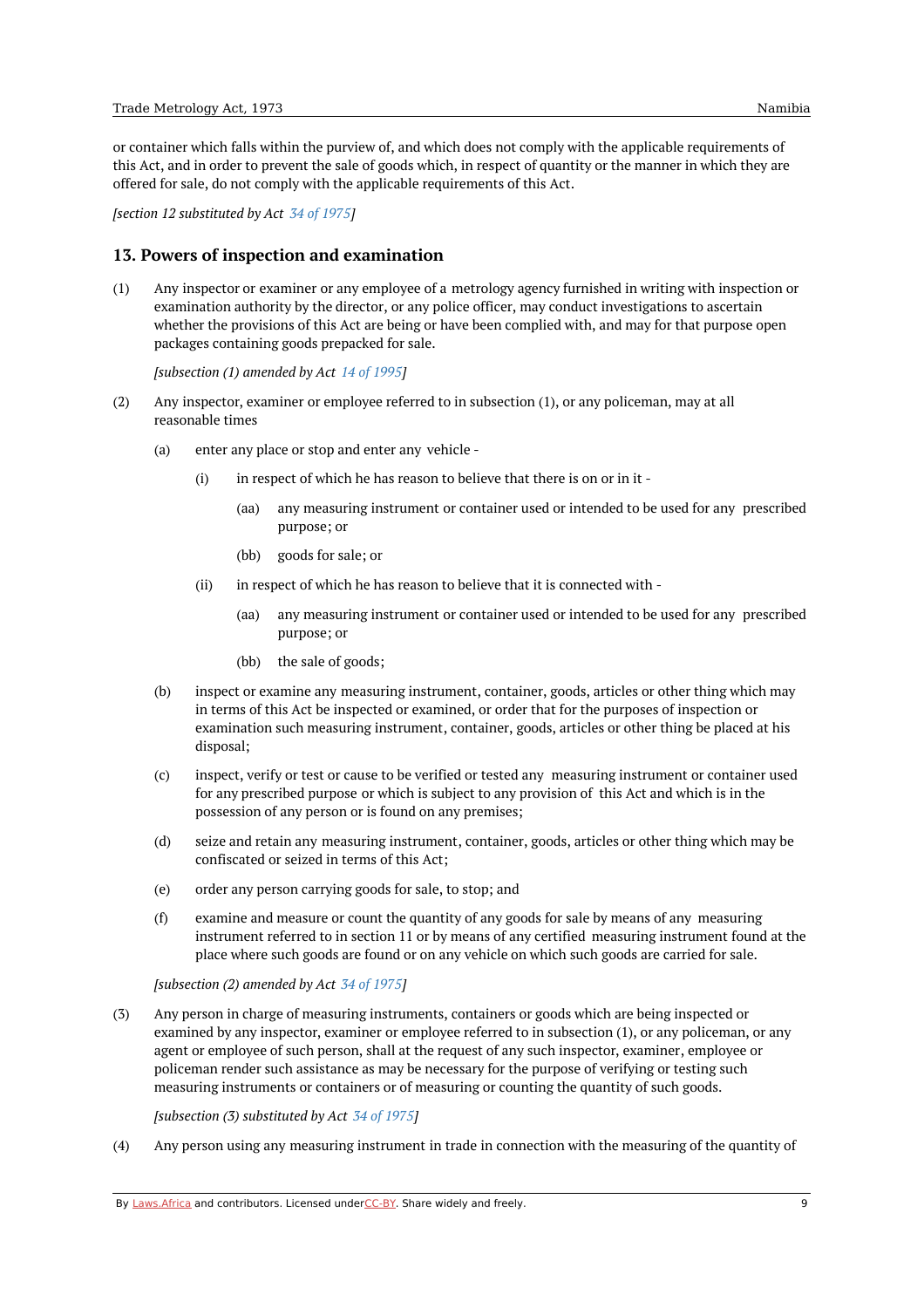goods sold by him shall, on demand of the purchaser of such goods produce such measuring instrument and any document relating to the certification thereof to such purchaser for his examination, unless the measuring instrument in question has by regulation been exempted from certification or recertification.

*[subsection (4) substituted by Act 34 of [1975](https://namiblii.org/akn/na/act/1975/34)]*

- (5) Any person who -
	- (a) fails on demand to produce to, or put at the disposal of, any inspector, examiner or employee referred to in subsection (1), or any policeman, anything in his possession or on his premises which may relate to any inspection or examination; or
	- (b) fails on demand to produce for inspection or examination under subsection (1) or (4) any measuring instrument, or any document relating to the certification thereof, in his possession or on his premises; or
	- (c) fails to comply with any order given under subsection (2)(e) or any request made under subsection (3); or
	- (d) fails on demand to produce to any inspector, examiner or employee referred to in subsection (1), or to any policeman, any invoice, delivery note or other document relating to any measuring instrument or goods which may be inspected or examined by such inspector, examiner, employee or policeman; or
	- (e) hinders or obstructs any inspector, examiner or employee referred to in subsection (1), or any policeman, in the exercise of his powers under this section; or
	- (f) falsely holds himself out to be an inspector, examiner or employee referred to in subsection (1),

shall be guilty of an offence.

### <span id="page-9-0"></span>**14. Withdrawal of certain goods and measuring instruments**

- (1) Any inspector or examiner referred to in section 13(1), or any policeman, who examined any goods or who inspected or examined or caused to be verified or tested any measuring instrument and who found that such goods or measuring instrument did not comply with the requirements of this Act, may order the person in whose possession or on whose premises such goods or measuring instrument were found, or the agent or employee of such person, to withdraw the whole, or any part, of such goods forthwith from sale or to withdraw any such measuring instrument forthwith from further use or to take such other steps as may be deemed necessary by such inspector, examiner or policeman for the protection of prospective purchasers or of any other persons concerned.
- (2) Any person who fails to comply with any order given under subsection (1) shall be guilty of an offence.

# <span id="page-9-1"></span>**15. Confiscation of certain articles**

- (1) The court convicting any person of an offence under this Act, may confiscate any measuring instrument, goods, articles or other thing in respect of which such offence has been committed.
- (2) Any measuring instrument, goods, article or other thing confiscated under subsection (1) shall be disposed of in such manner as the Minister may direct.

# <span id="page-9-2"></span>**16. Presumptions regarding use and possession of certain measuring instruments and determination of quantities of goods**

- (1) If in any prosecution for an offence under this Act, it is necessary, in order to establish the charge against the accused, to prove -
	- (a) that the accused did at any time or place use for any prescribed purpose or have in his possession for such purpose any measuring instrument, and it is proved that at such place and time he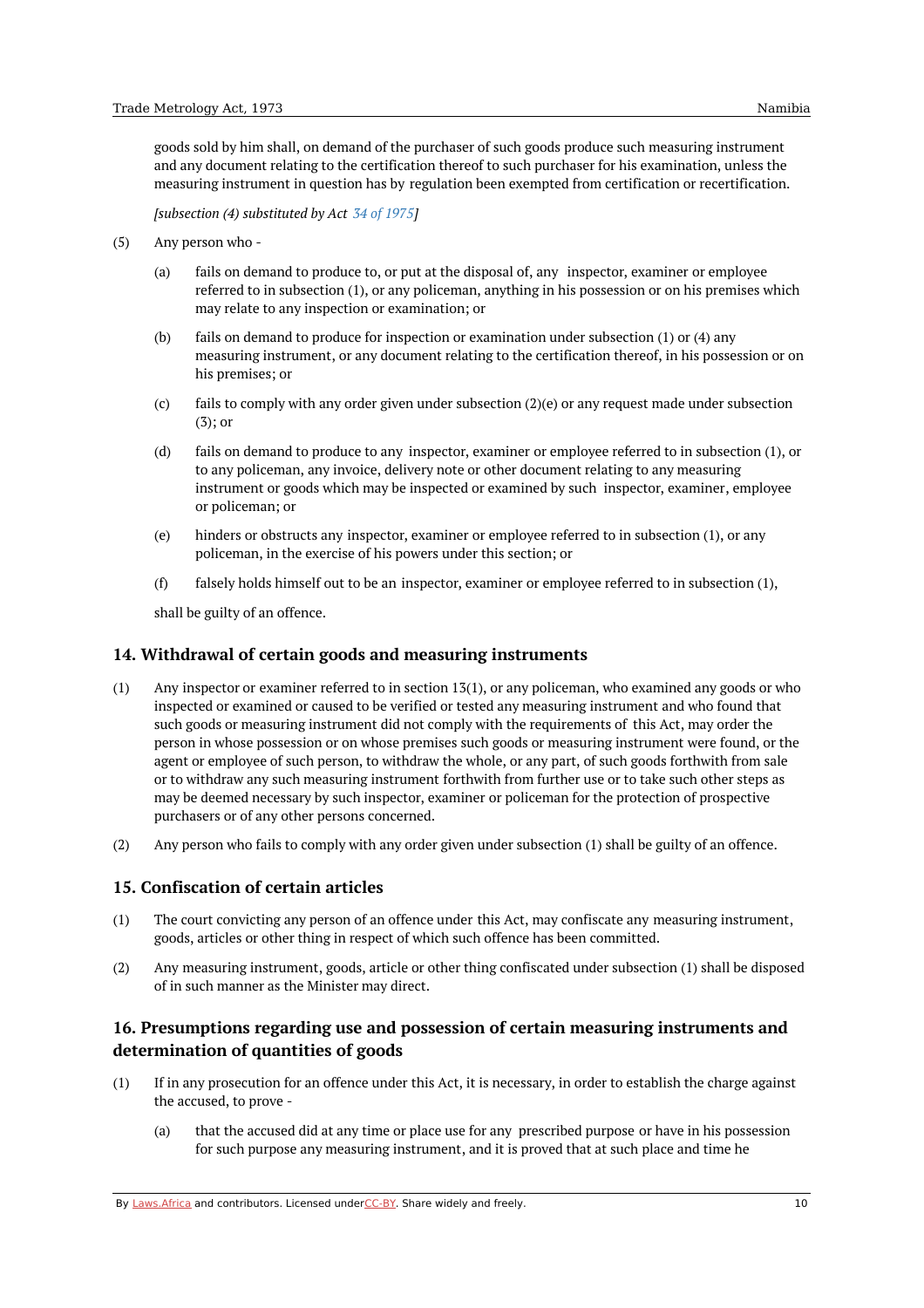performed any activity regarding such purpose and that such measuring instrument was then in his possession, it shall be presumed that the accused at that time used for such purpose or had in his possession for such purpose, such measuring instrument, until the contrary is proved; or

- (b) that the accused did at any time or place sell or have in his possession for sale any goods or articles, and it is proved that at that time and place he carried on trade and that such goods or other articles were then in his possession, it shall be presumed that at that time and place he sold or had in his possession for sale such goods or articles, until the contrary is proved; or
- (c) that a notice under section 19(1) or that the provisions of section 19(2) should, in respect of any measuring instrument, have been complied with, it shall be presumed that at all relevant times the accused possessed such measuring instrument for a prescribed purpose in the area to which the notice in question or the provisions of section 19(2) applies, until the contrary is proved.
- (2) If in any prosecution for an offence under this Act it is proved that any inspector, examiner or employee referred to in section 13(1), or any policeman, in the exercise of his duties under section 13(2)(f) used any measuring instrument referred to in section 11 or any certified measuring instrument in order to determine the quantity of any goods, it shall be presumed that the quantity so determined is the actual quantity of such goods, until the contrary is proved.

# <span id="page-10-0"></span>**17. Contents of certain affidavits deemed to be prima facie proof**

- (1) If in any prosecution for an offence under this Act the question arises whether any measuring instrument not certified under this Act is not a measuring instrument exempted from certification or recertification in terms of section 18(2)(a) or 23 or from periodical recertification by reason of such measuring instrument's being a contract measuring instrument referred to in section 19(1)(a), a document purporting to be an affidavit made by a person who in that affidavit alleges -
	- (a) that he is the inspector in charge of the regional office of metrology for the area in which the measuring instrument in question was found;
	- (b) that if the measuring instrument in question were a measuring instrument exempted from certification or recertification in terms of section 18(2)(a) or 23 or from periodical recertification by reason of such measuring instrument's being a contract measuring instrument referred to in section 19(1)(a), it would in the ordinary course of events have come to his, the deponent's, knowledge and a record thereof, available to him, would have been kept; and
	- $(c)$ that there is no such record thereof,

shall, upon its mere production at such prosecution, be prima facie proof that the measuring instrument in question is not a measuring instrument exempted from certification or recertification in terms of section 18(2)(a) or 23 or from periodical recertification by reason of such measuring instrument's being a contract measuring instrument referred to in section 19(1)(a).

- (2) In any prosecution under section 19(4)(b) a document purporting to be an affidavit made by a person who in that affidavit alleges -
	- (a) that he is the inspector in charge of the regional office of metrology for the area in which the measuring instrument which forms the subject of the prosecution, was found;
	- (b) that if notice had been given, as contemplated in section 19(2), of the place where that measuring instrument is kept, it would in the ordinary course of events have come to his, the deponent's, knowledge and a record thereof, available to him, would have been kept; and
	- (c) that there is no such record thereof,

shall, upon its mere production, be prima facie proof that notice has not been given, as contemplated in section 19(2), of the place where that measuring instrument is kept.

*[section 17 substituted by Act 34 of [1975](https://namiblii.org/akn/na/act/1975/34)]*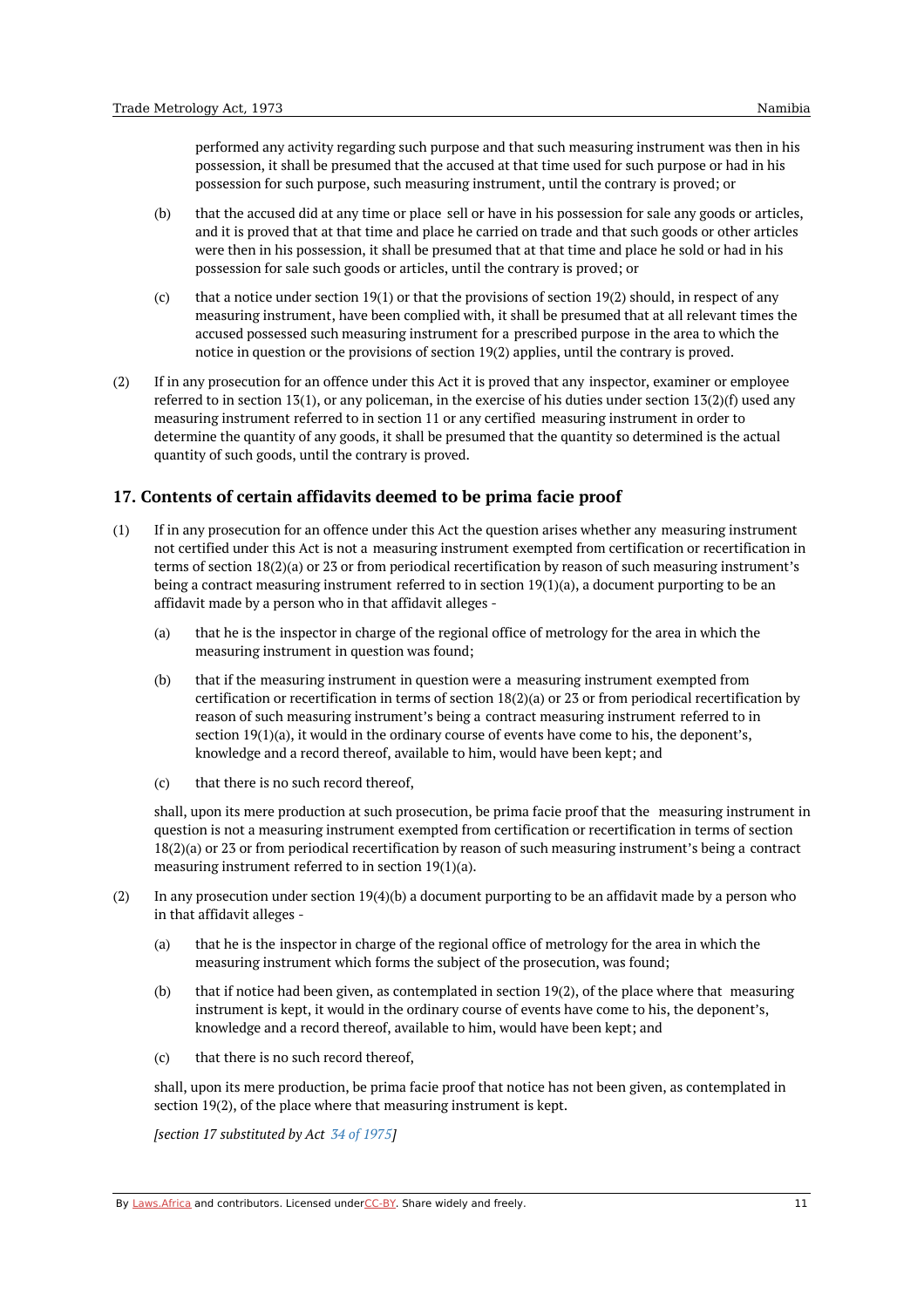# **Chapter IV Approval, Verification and Certification of Measuring Instruments**

# <span id="page-11-1"></span><span id="page-11-0"></span>**18. Approval of measuring instruments**

- (a) (1) Any person desiring to sell or make available -
	- (i) any new model of a measuring instrument of a class or kind which or of which the material, design or construction is in terms of any regulation required to be approved by the director, shall, with a view to have issued to him or her a certificate in terms of subsection (2);
	- (ii) for any prescribed purpose in respect of which it is prescribed by regulation that an approved measuring instrument shall be used, a modified model of a measuring instrument in respect of which a certificate has been issued in terms of subsection (2), shall, with a view to have such certificate endorsed or an addition made to it to the effect that it also relates to the modified model,

submit to the director a specimen of that new model, modified model or part thereof, as the case may be, together with the certificate of approval referred to in paragraph (b).

- (b) Any person intending to submit to the director a specimen of a new model of a measuring instrument or a modified model or a modified part of a measuring instrument for the purposes of subparagraph (i) or (ii) of paragraph (a), as the case may be, shall, before the particular specimen is so submitted and on his or her own costs, submit that specimen to a metrology agency for examination, and whereupon the metrology agency shall, if it is satisfied that such specimen is suitable for any prescribed purpose, issue to that person a certificate of approval on such conditions as it may deem necessary.
- $(c)$ The director shall, with due regard to the certificate of approval contemplated in paragraph (a), examine any specimen submitted to him or her under that paragraph with reference to the material from which, the principle according to which and the manner in which it has been made and such other circumstances as the director may deem fit, and he or she may, before issuing any certificate in terms of subsection (2)(a) or endorsing or making an addition to in a certificate in terms of subsection (2)(b), as the case may be, require such alterations to be made to such model, modified model or modified part thereof, as he or she may deem fit.
- (d) If, with a view to the issue of a certificate in terms of subsection (2), any specimen of any new model of a measuring instrument exempted by regulation or in terms of section 23(2) from the provisions of section 23(1), is submitted to the director, he or she may in his or her discretion agree or refuse to deal therewith in terms of this section.

*[subsection (1) substituted by Act 14 of [1995](https://namiblii.org/akn/na/act/1995/14)]*

- (a) (2) If the director finds a specimen of a model submitted to him in terms of subsection (1)(a) to be suitable for use for any prescribed purpose, he shall approve such model for such use and issue a certificate to that effect: Provided that the director may, subject to the provisions of any regulation made in terms of section  $42(1)(k)$ , by means of any such certificate limit the prescribed purposes for which any measuring instrument made according to any such specimen may be used, or impose conditions upon the use of any such measuring instrument, or impose in respect of any such measuring instrument any limitation or condition regarding approval or subsequent certification or recertification or exemption from certification or recertification in terms of this Act.
	- (b) In any case contemplated by subsection  $(1)(b)$ , the director may in his discretion make or refuse to make the endorsement or addition desired on or to the certificate in question, and if he makes any such endorsement or addition, the proviso to paragraph (a) shall mutatis mutandis apply in respect of the making thereof.
- (3) The director may in his discretion by notice in the Gazette withdraw or amend any certificate issued in terms of subsection (2).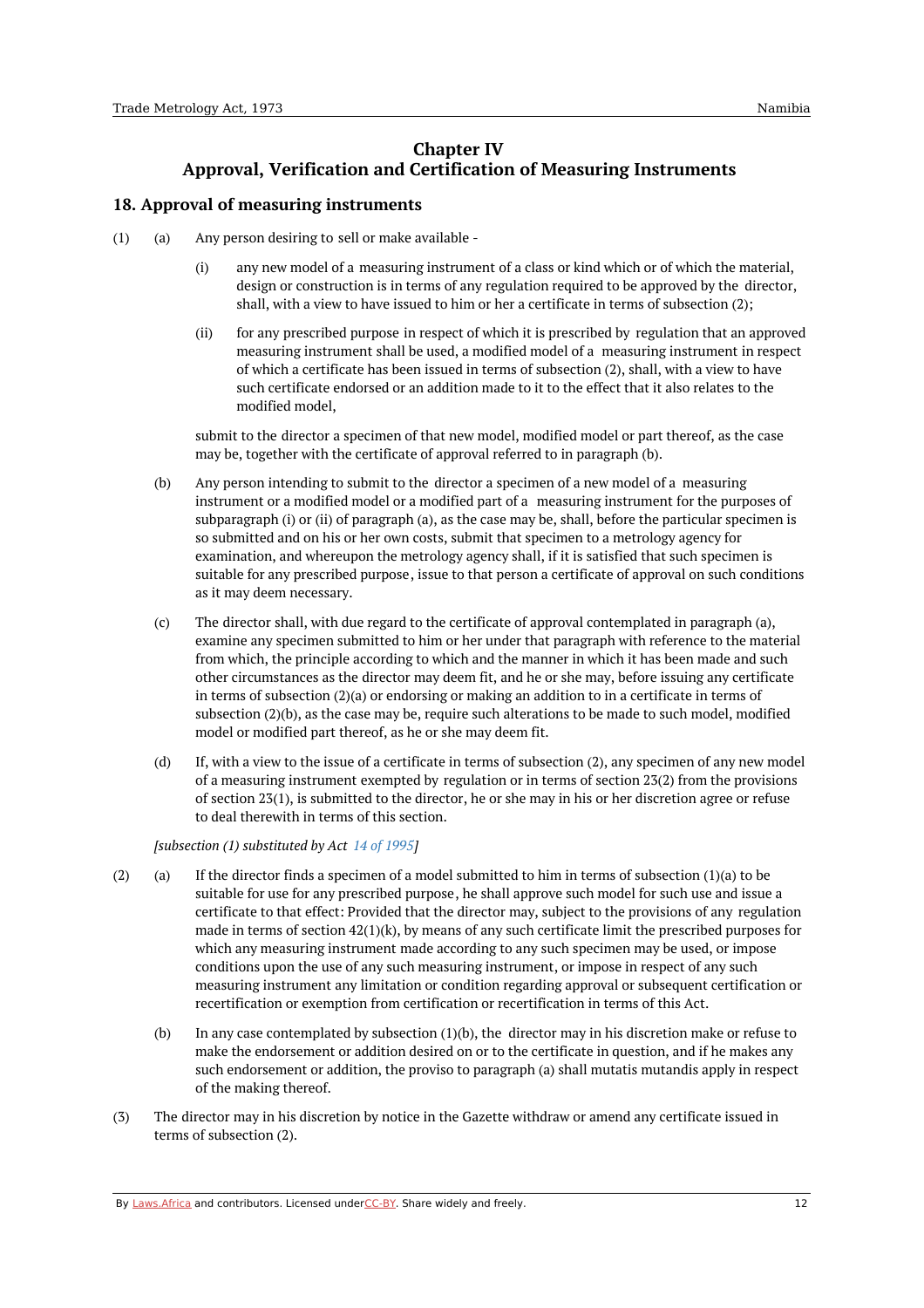- (4) Any person who without the permission in writing of the director -
	- (a) sells or makes available for use for any prescribed purpose any new model of a measuring instrument referred to in subsection (1)(a), before the issue, in terms of subsection (2), of a certificate in respect thereof; or
	- (b) alters any model or modified model of a measuring instrument in respect of which a certificate was issued in terms of subsection (2), regarding any portion of the material of which or the mode in which or the principle according to which it has been made, and pretends to any person that the model so altered is the model in respect of which the said certificate was issued; or
	- (c) represents to any person that any measuring instrument -
		- (i) may be used for any particular prescribed purpose if, under a certificate issued in terms of this section in respect thereof, it shall not be so used; or
		- (ii) may be used in a particular manner for any prescribed purpose if, under any condition imposed by such certificate, it shall not be so used in such manner,

shall be guilty of an offence.

- (5) *[subsection (5) deleted by Act 14 of [1995](https://namiblii.org/akn/na/act/1995/14)]*
- (6) No measuring instrument made according to -
	- (a) any specimen of a model or a modified model in respect of which a certificate or an endorsement of or an addition to a certificate has been refused in terms of subsection (2); or
	- (b) any specimen of a model or a modified model in respect of which a certificate has been withdrawn in terms of subsection (3),

shall be certified or recertified by any inspector.

- (7) No inspector shall refuse to certify or recertify any particular measuring instrument made according to any model or modified model in respect of which a certificate was issued in terms of subsection (2) and has not been withdrawn, on the ground that the material of which or the mode in which or the principle according to which such measuring instrument has been made is such that it is unsuitable for use for any prescribed purpose.
- (8) Any person who submits for any examination in terms of this section any model or modified model of a measuring instrument, shall pay, in addition to any such costs as the director may reasonably incur in connection with such examination, such fees as the director shall charge according to such tariff of fees as the Minister, in consultation with the Minister of Finance, may prescribe from time to time by notice in the Gazette.
- (9) Notwithstanding the provisions of this section, the use of any attachment, device or ancillary equipment connected with the use of any approved model of a measuring instrument for any prescribed purpose, may by regulation be made subject to examination by a metrology agency and examination and approval by the director on payment of such fees as may be prescribed in the tariff of fees referred to in subsection (8).

*[subsection (9) amended by Act 14 of [1995](https://namiblii.org/akn/na/act/1995/14)]*

### <span id="page-12-0"></span>**19. Notice in connection with certification or recertification of measuring instruments**

- (1) The director may by notice in the Gazette call upon every person possessing any measuring instrument which in terms of this Act is required to be certified or recertified, to produce such measuring instrument at the place and time (being not earlier than fourteen days after the date on which the notice is published in the Gazette) specified in the said notice, for the purpose of being inspected and certified or recertified, unless it is -
	- (a) a measuring instrument bearing a certifying stamp for the year to which the notice in question applies, or a contract measuring instrument; or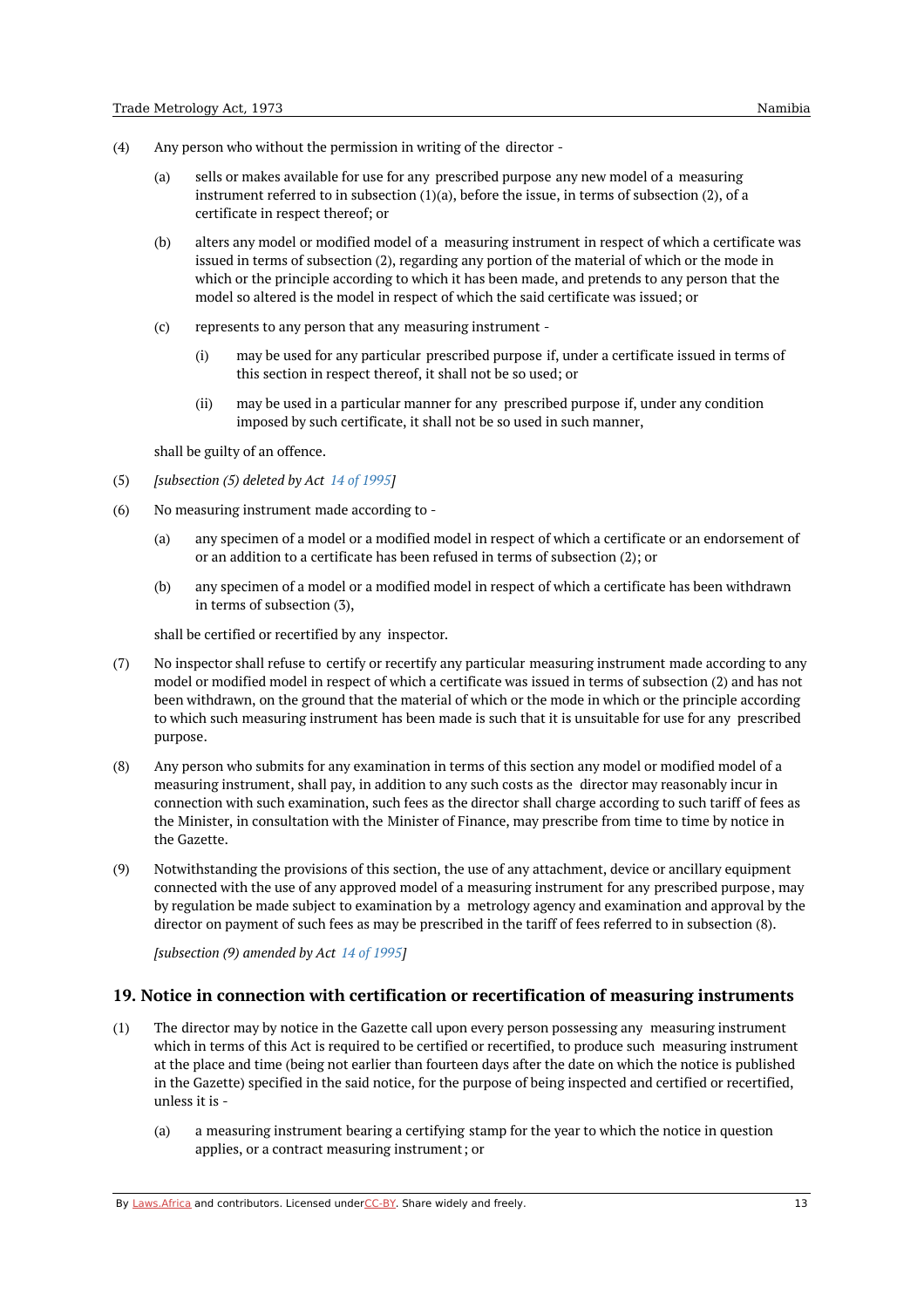- (b) a measuring instrument exempted from the provisions of section 23(1) by regulation or in terms of section 23(2) or 18(2)(a); or
- (c) a measuring instrument which is fixed in such manner or is of such delicate construction or has such mass that it cannot be conveniently moved; or
- (cA) a measuring instrument which is kept at a place situated more than 15 km by the shortest route from a place specified in the said notice; or

*[paragraph (cA) inserted by Act 34 of [1975](https://namiblii.org/akn/na/act/1975/34)]*

- (d) a measuring instrument having a capacity greater than a capacity prescribed by regulation; or
- (e) a measuring instrument of a class or kind exempted by the said notice from the operation thereof.
- (2) If any person at the beginning of any year has in his possession any measuring instrument which in terms of this Act is required to be certified or recertified, he shall, prior to the fifteenth day of January of that year, in writing notify the inspector in charge of the regional office of metrology designated from time to time for that purpose by the director by notice in the Gazette, of the place where such measuring instrument is kept, unless it is a measuring instrument referred to in subsection (1)(a) or (b).

*[subsection (2) substituted by Act 34 of [1975](https://namiblii.org/akn/na/act/1975/34)]*

- (3) The director may in his discretion take such steps as he may deem expedient to bring any notice published under subsection (1) or (2) to the attention of persons affected by it.
- (4) Any person who fails to comply with -
	- (a) a notice published in the Gazette under subsection (1); or
	- (b) the provisions of subsection (2),

shall be guilty of an offence.

# <span id="page-13-0"></span>**20. Inspector may call upon any person to produce his measuring instruments for inspection and certification or recertification**

(1) Any inspector may at any time order any person who for any prescribed purpose uses or possesses any measuring instrument which in terms of this Act is required to be certified or recertified, to produce or otherwise make available to him such measuring instrument at the place where it is so used or possessed or, in the case of any measuring instrument other than a measuring instrument referred to in section 19(1) (c), at such other place, being within 5 km from the place where it is so used or possessed, and at such time as such inspector may appoint, in order to enable him to verify or test and certify or recertify any such measuring instrument.

*[subsection (1) substituted by Act 34 of [1975](https://namiblii.org/akn/na/act/1975/34)]*

(2) Any person who fails to comply with any order given under subsection (1) shall be guilty of an offence.

### <span id="page-13-1"></span>**21. Certification and recertification of measuring instruments**

- (1) Any inspector shall, at the time and place appointed under section 19(1) or when any order given by him under section 20(1) has been complied with, inspect and verify or test every measuring instrument which is produced or, in accordance with any such order, otherwise made available to him for the purpose of certifying or recertifying it and shall, after verification or testing and subject to the provisions of subsections (2) and (3), certify or recertify, in such manner as to indicate the year of such certification or recertification, every such measuring instrument which he finds to be correct and to comply with the requirements of this Act.
- (2) Any certified measuring instrument of volume made of clear glass and any certified measuring instrument of length made of material prescribed by regulation need not be recertified under this section, unless the inspector has reasonable grounds for believing that it has been altered materially since it was certified, or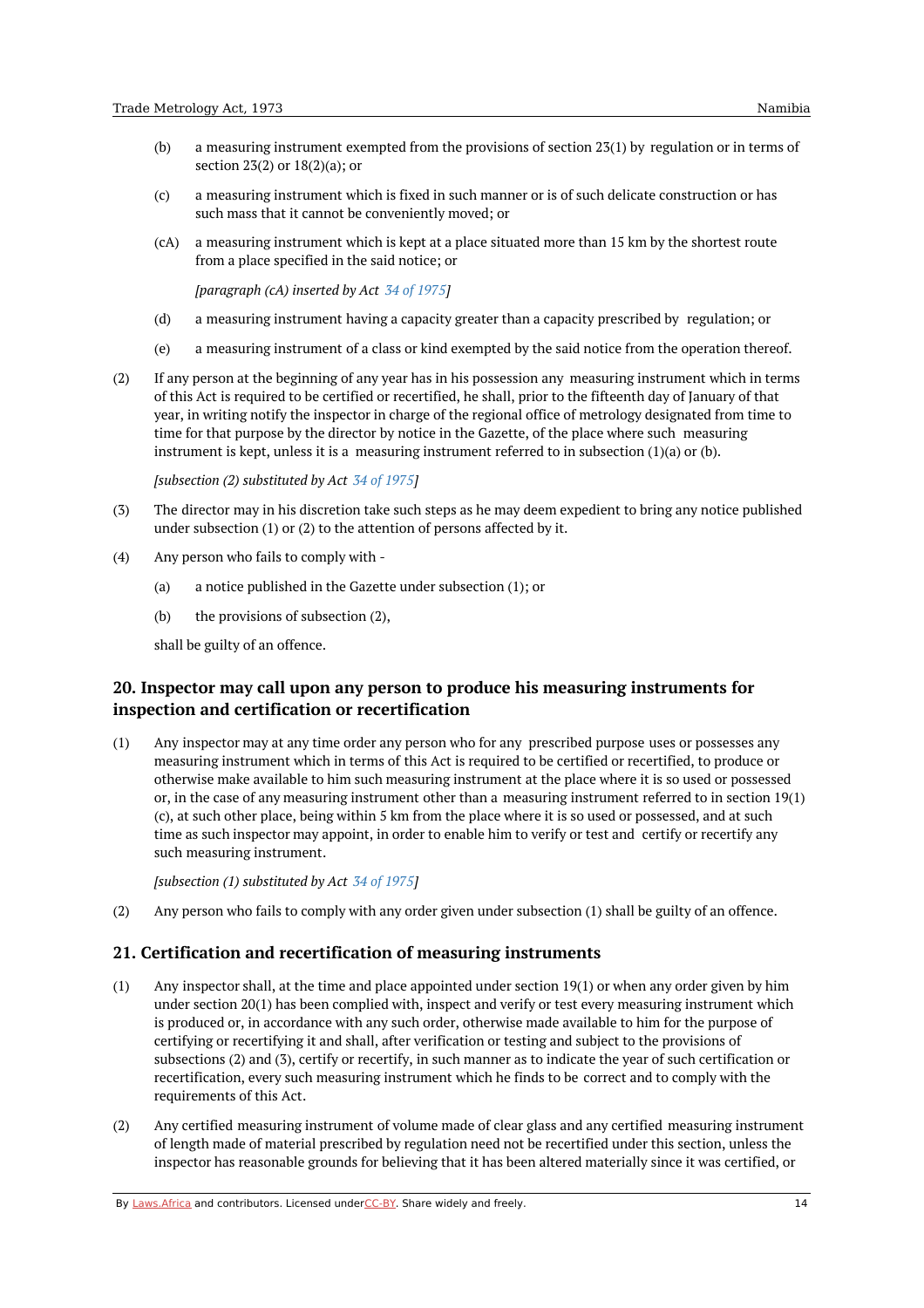unless the original stamp of certification has been defaced or has become illegible.

(3) Any measuring instrument produced or otherwise made available to the inspector in accordance with any order given under section 20(1) and bearing a clear certifying stamp for the current year or otherwise proved to have been certified for the current year, need not be verified or tested or recertified, unless such inspector has reasonable grounds for believing that it is not correct or does not comply with the requirements of this Act: Provided that no fees shall be charged under section 22 in respect of the verification, testing or recertification of any such measuring instrument which is found by the inspector to be correct and to comply with the requirements of this Act.

### <span id="page-14-0"></span>**22. Fees to be charged by inspectors**

Any inspector shall charge in respect of the verification, testing, adjustment, certification or recertification of any measuring instrument fees according to such tariff of fees as the Minister, in consultation with the Minister of Finance, may, if he deems it necessary, prescribe by notice in the Gazette.

### <span id="page-14-1"></span>**23. Measuring instruments used for certain purposes to be certified**

- (1) Every measuring instrument used or possessed in connection with any prescribed purpose or any purpose contemplated in section 26 or used or possessed for the verification or testing of any measuring instrument to which the provisions of this Act are applicable, shall be certified or recertified in accordance with the provisions of this Act unless exempted from certification or recertification under this Act.
- (2) If the director is satisfied that it is impracticable or unnecessary to certify or recertify any measuring instrument or any class or make of measuring instrument because of its mode or principle of construction or the manner in or purpose for which it is used or any other special circumstance relating to it or its use, he may issue a certificate in respect of such measuring instrument or such class or make of measuring instrument exempting it from the provisions of subsection (1) or of section 26, subject to such conditions, limitations or requirements as may be prescribed by regulation or as he may in any particular case deem fit to impose.
- (3) The provisions of this Act relating to the certification or recertification of any measuring instrument or the use or possession of any measuring instrument which has not been certified or recertified shall, subject to any applicable condition, limitation or requirement prescribed by regulation or imposed under subsection (2), not apply in respect of any measuring instrument exempted from the provisions of subsection (1) or of section 26 by regulation or under the said subsection (2) or belonging to a class or make so exempted.
- (4) The director may at any time cancel any certificate issued under subsection (2): Provided that any person who uses or has in his possession any measuring instrument to which, or belonging to the class or make to which, the certificate relates, shall be exempted from any penalty for using or possessing it for the period between the date of the cancellation of the certificate and the earliest opportunity when he could reasonably cause it to be certified or recertified.
- (5) *[subsection (5) deleted by Act 14 of [1995](https://namiblii.org/akn/na/act/1995/14)]*
- (6) Any person who contravenes or fails to comply with any condition, limitation or requirement referred to in subsection (2), shall be guilty of an offence.

*[section 23 substituted by Act 34 of [1975](https://namiblii.org/akn/na/act/1975/34)]*

### <span id="page-14-2"></span>**24. Certain measuring instruments not to be certified or recertified**

- (1) No inspector shall certify or recertify -
	- (a) subject to the provisions of section 18, any measuring instrument which has not been made in accordance with the relevant regulations, or the material or mode of construction or nature or condition or any part of which, in the opinion of such inspector, is such that it is not suitable for use for the prescribed purpose for which it is used or intended to be used;

By [Laws.Africa](https://edit.laws.africa/widgets/pdf-attribution) and contributors. Licensed und[erCC-B](https://edit.laws.africa/widgets/pdf-cc-by)Y. Share widely and freely. 15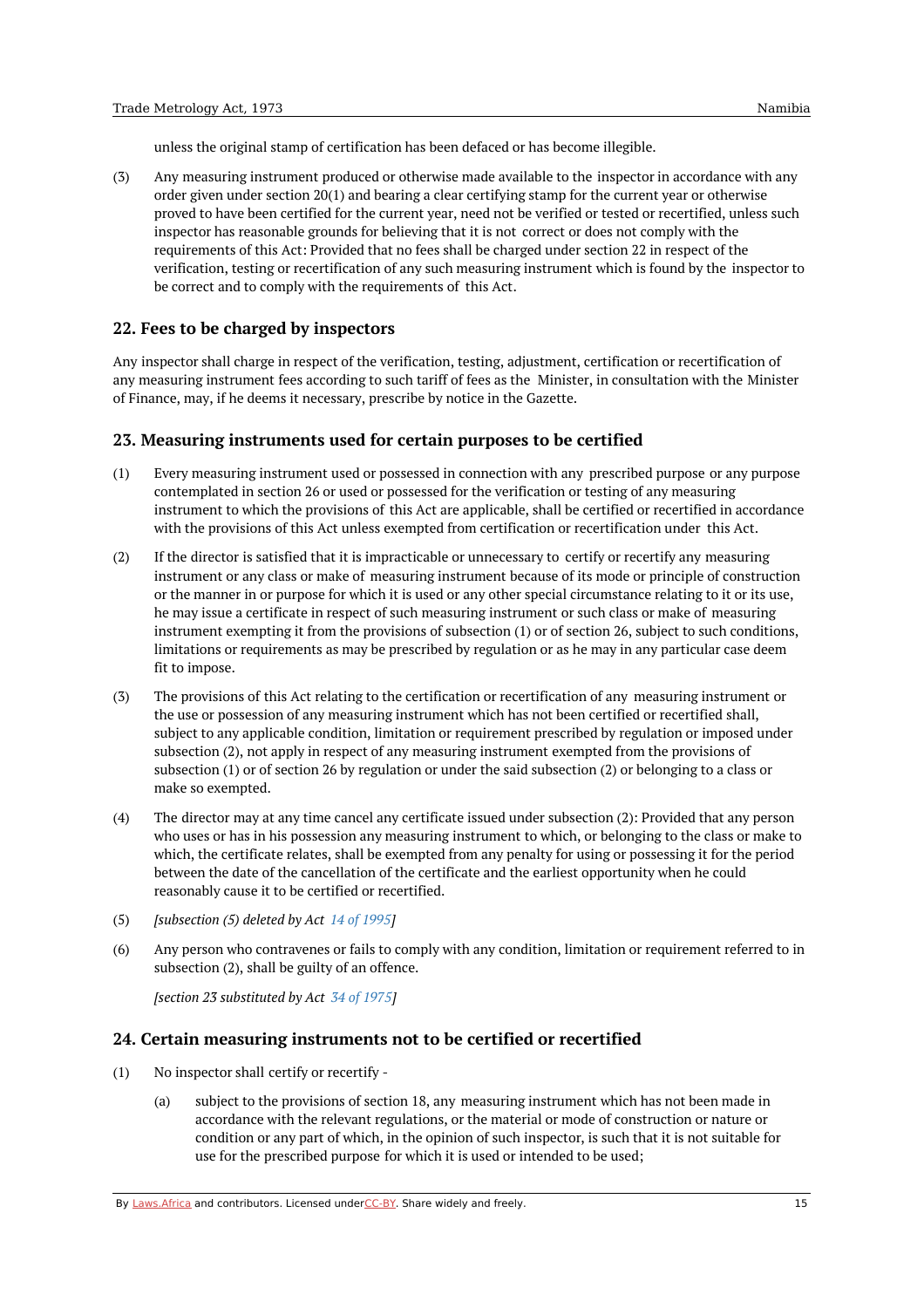- (b) any measuring instrument of a class or kind in respect of which the design, material or construction is in terms of the regulations required to be approved by the director, if such approval has not been granted;
- (c) any measuring instrument which does not comply with the requirements of this Act, or with any requirement, relating to it or its use, construction or certification, of which the director may inform the inspector from time to time.
- (2) *[subsection (2) deleted by Act 14 of [1995](https://namiblii.org/akn/na/act/1995/14)]*
- (3) *[subsection (3) deleted by Act 14 of [1995](https://namiblii.org/akn/na/act/1995/14)]*

# <span id="page-15-0"></span>**25. Defacing of certifying stamp**

- (1) Any inspector shall, in the manner prescribed by regulation, deface the certifying stamp on any measuring instrument which he finds to be false, defective or inaccurate or not to comply with the requirements of this Act or any limitation or condition regarding certification or recertification in terms of section 18(2)(a) or any requirement made by the director in terms of section  $24(1)(c)$ , and thereupon such measuring instrument shall be deemed to be uncertified or rejected.
- (2) Any inspector who defaces any certifying stamp on any measuring instrument referred to in subsection (1) shall at the same time issue to the person in charge thereof a certificate stating the reason for the defacement.

# <span id="page-15-1"></span>**26. Certification and recertification of measuring instruments used by State or authorized person**

Any measuring instrument used by the State or any authorized person for the purpose of or in connection with the fixing, collection or determination of tolls, rates, taxes or other fees shall be certified or recertified in accordance with this Act unless exempted from certification or recertification under this Act.

<span id="page-15-2"></span>*[section 26 substituted by Act 34 of [1975](https://namiblii.org/akn/na/act/1975/34)]*

# **Chapter V Use or Possession of Measuring Instruments and Containers**

# <span id="page-15-3"></span>**27. Restriction on and prohibition of manufacture, import, use or possession of certain measuring instruments and containers**

- (1) Notwithstanding anything to the contrary contained in this Act or any other law, the Minister may by notice in the Gazette restrict or prohibit the manufacture, import, use or possession of any measuring instrument or container to such extent as he may deem necessary for achieving the object of effecting the application of the measuring units of the International System of Units (abbreviated as SI) and any other measuring unit in Namibia.
- (2) Any restriction or prohibition contemplated by subsection (1) may apply -
	- (a) in the whole of Namibia or in any specified portion thereof;
	- (b) in respect of the manufacture, import, use or possession of the measuring instrument or container in question in connection with all goods or specified classes or kinds of goods;
	- (c) in respect of any specified class, kind or make of measuring instrument or container or in respect of any such measuring instrument or container manufactured, imported, used or possessed for any purpose.
- (3) The director may in writing, on such conditions and for such period as he may think fit, grant permission to any person to manufacture, import, use or possess any measuring instrument or container in respect of which the provisions of any notice issued under subsection (1) apply.

By [Laws.Africa](https://edit.laws.africa/widgets/pdf-attribution) and contributors. Licensed und[erCC-B](https://edit.laws.africa/widgets/pdf-cc-by)Y. Share widely and freely. 16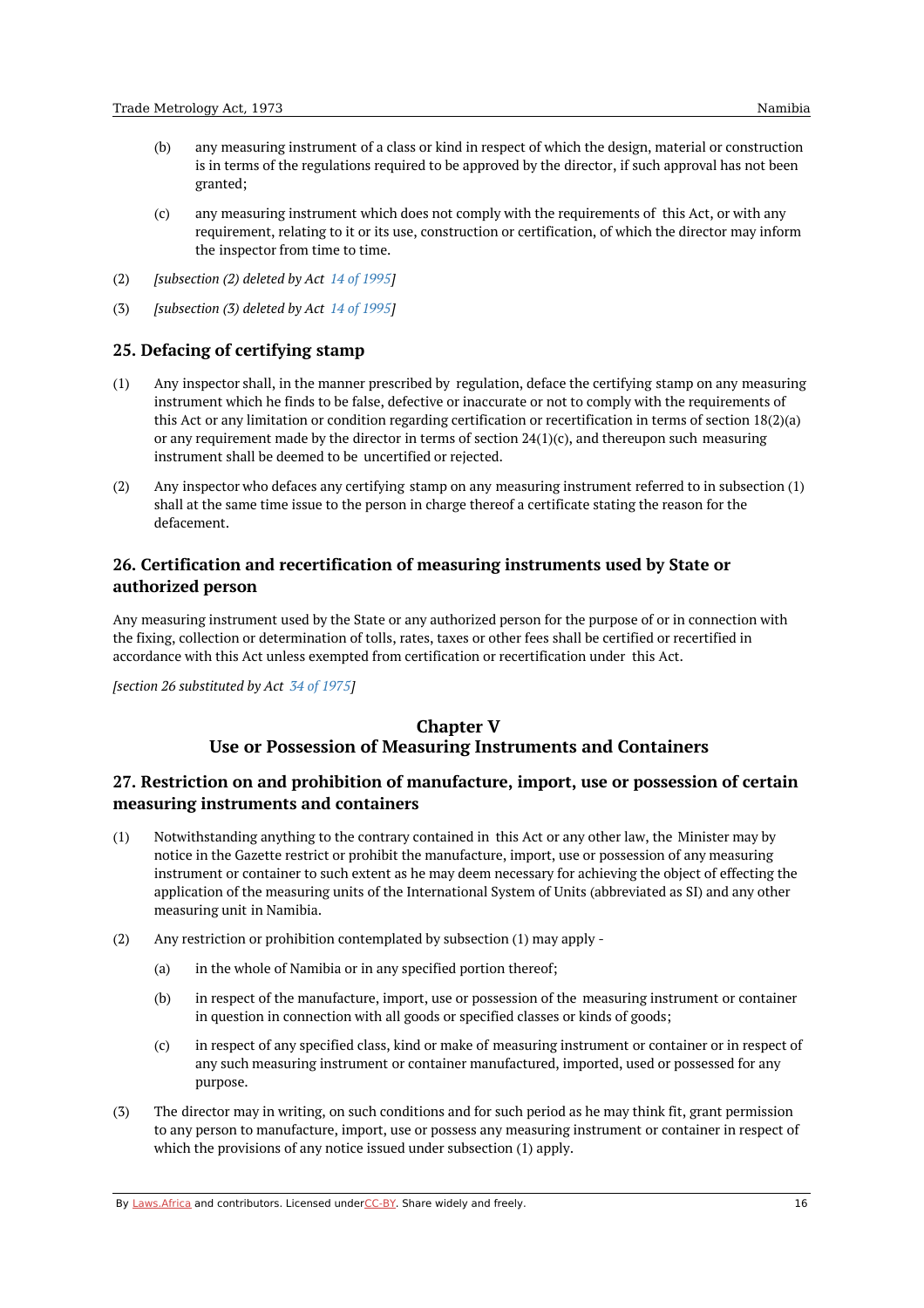- (4) Notwithstanding anything to the contrary in this Act contained but subject to the provisions of subsection (3), no person shall in contravention of the provisions of a notice issued under subsection (1) manufacture, import, use or possess any measuring instrument or container.
- (5) Subject to the provisions of this Act or unless permission in writing has been obtained from the director, no person shall use for any prescribed purpose any masspiece or measure of a denomination not permissible under this Act, or any measuring instrument calibrated according to a measuring unit not permitted by this Act for such purpose.
- (6) No person shall use or have in his possession for any prescribed purpose, any measuring instrument -
	- (a) not permitted by this Act for such purpose or which is false, defective or inaccurate; or
	- (b) which has not been certified or recertified if it should have been certified or recertified under this Act; or
	- (c) which may, according to a certificate issued under section 18(2) in respect thereof, not be so used or so possessed; or
	- (d) otherwise than in accordance with any limitation or condition imposed by such certificate.
- (7) Subject to the provisions of any regulation providing for the continued use of any rejected measuring instrument, any person who, at any place where an act in connection with any prescribed purpose is carried out, has in his possession any measuring instrument which -
	- (a) has been rejected in accordance with the provisions of section 25; and
	- (b) is being kept at such place and in such condition that it may, in the opinion of any inspector or examiner, readily be used for such purpose; and
	- (c) is not in terms of section 36(6) deemed to be certified,

shall be guilty of an offence.

(8) *[subsection (8) deleted by Act 14 of [1995](https://namiblii.org/akn/na/act/1995/14)]*

### <span id="page-16-0"></span>**28. Sale, supply and use of uncertified measuring instruments**

- (1) No person shall sell or supply for use for any prescribed purpose any uncertified measuring instrument unless he has obtained prior authority in writing for such sale or supply from the director or any inspector authorized by him, who may issue such authority if he is satisfied that the seller or supplier cannot, without undue delay or inconvenience, cause such instrument to be certified or recertified before its sale or supply and if the seller or supplier furnishes him with a guarantee in writing signed by a registered mechanic to the effect that the instrument is correct and certifiable under this Act.
- (2) The director may grant permission in writing to use any uncertified measuring instrument if, for any reason, it is not possible for any inspector to carry out the verification and testing required by regulation and if the director is satisfied that such measuring instrument is correct and certifiable under this Act.
- (3) Any person who possesses or uses any measuring instrument which he has acquired from a person authorized to sell or supply it in terms of subsection (1), shall be exempted from any penalty for possessing or using it for the period between the date of acquisition and the earliest opportunity when he could reasonably cause it to be certified or recertified.
- (4) Any person who furnishes a guarantee under subsection (1) in respect of any measuring instrument which is not correct and certifiable under this Act, shall be guilty of an offence.

# <span id="page-16-1"></span>**29. Prohibition in respect of manufacture or selling or false, defective or inaccurate measuring instruments or containers**

Any person who manufactures, sells or causes to be sold -

By [Laws.Africa](https://edit.laws.africa/widgets/pdf-attribution) and contributors. Licensed und[erCC-B](https://edit.laws.africa/widgets/pdf-cc-by)Y. Share widely and freely. 17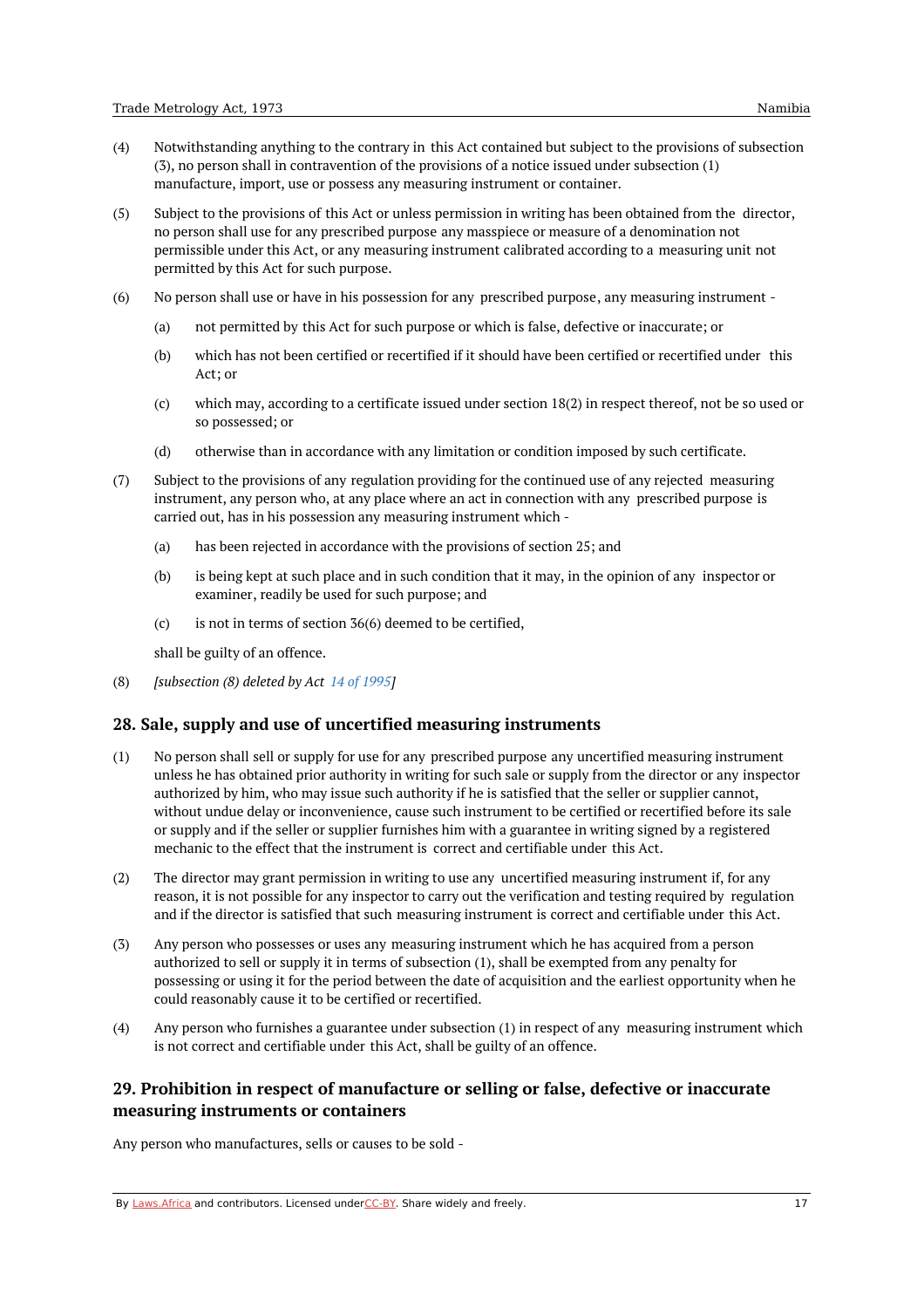- (a) any false, defective or inaccurate measuring instrument; or
- (b) any container intended -
	- (i) for measuring in trade; or
	- (ii) as a container for the sale of any liquid,

and which does not comply with the requirements of a notice issued under section 27(1) or with the requirements of any regulation applicable thereto,

shall be guilty of an offence.

#### <span id="page-17-0"></span>**30. Measuring instruments to be wholly exposed**

- (1) Any person who, in the presence of the purchaser of any goods and in connection with the measuring of the quantity of such goods, uses any measuring instrument, shall keep such measuring instrument wholly exposed to the view of such purchaser.
- (2) Any person who in retail trade sells any goods prepacked by him, shall, at the request of any purchaser of such goods who wishes to measure the quantity of the goods purchased from such person by such purchaser, make available to such purchaser a certified measuring instrument suitable for measuring the quantity of such goods.

*[subsection (2) substituted by Act 34 of [1975](https://namiblii.org/akn/na/act/1975/34)]*

### <span id="page-17-1"></span>**31. Certain containers excluded**

- (1) If any vessel or container is used or possessed or intended for the measuring off of any liquid, no provision of this Act shall be so construed as to -
	- (a) prohibit the use or possession of such vessel or container for the determination of the quantity of any liquid sold therein irrespective of whether or not such liquid is a liquid required by regulation to be sold by volume; or
	- (b) subject any person to any penalty for the possession or use of such vessel or container,

provided, in the case of any such vessel or container which is used or possessed or intended for the measuring off of any liquid in the retail trade at the time of sale of such liquid, the denomination of volume of such vessel or container is fixed thereon and such vessel or container complies with the requirements of any regulation applicable thereto.

*[section 31 substituted by Act 34 of [1975](https://namiblii.org/akn/na/act/1975/34)]*

### <span id="page-17-2"></span>**32. Presumption**

If in any prosecution for an offence under this Act -

- (a) it is necessary, in order to establish the charge against the accused, to prove that no permission in writing was granted by the director to the accused to do or exempting him from doing anything which, if it had not been for such permission, would be an offence under this Act, it shall be presumed that such permission was not granted, unless the contrary is proved; or
- (b) it is proved that the accused used or had in his possession for any prescribed purpose any measuring instrument which was not permitted by this Act or which was false, defective or inaccurate, the accused shall be presumed to have known that such measuring instrument was not so permitted or was false, defective or inaccurate, unless the contrary is proved.

### <span id="page-17-3"></span>**33. Offences in connection with measuring instruments**

Any person who -

By [Laws.Africa](https://edit.laws.africa/widgets/pdf-attribution) and contributors. Licensed und[erCC-B](https://edit.laws.africa/widgets/pdf-cc-by)Y. Share widely and freely. 18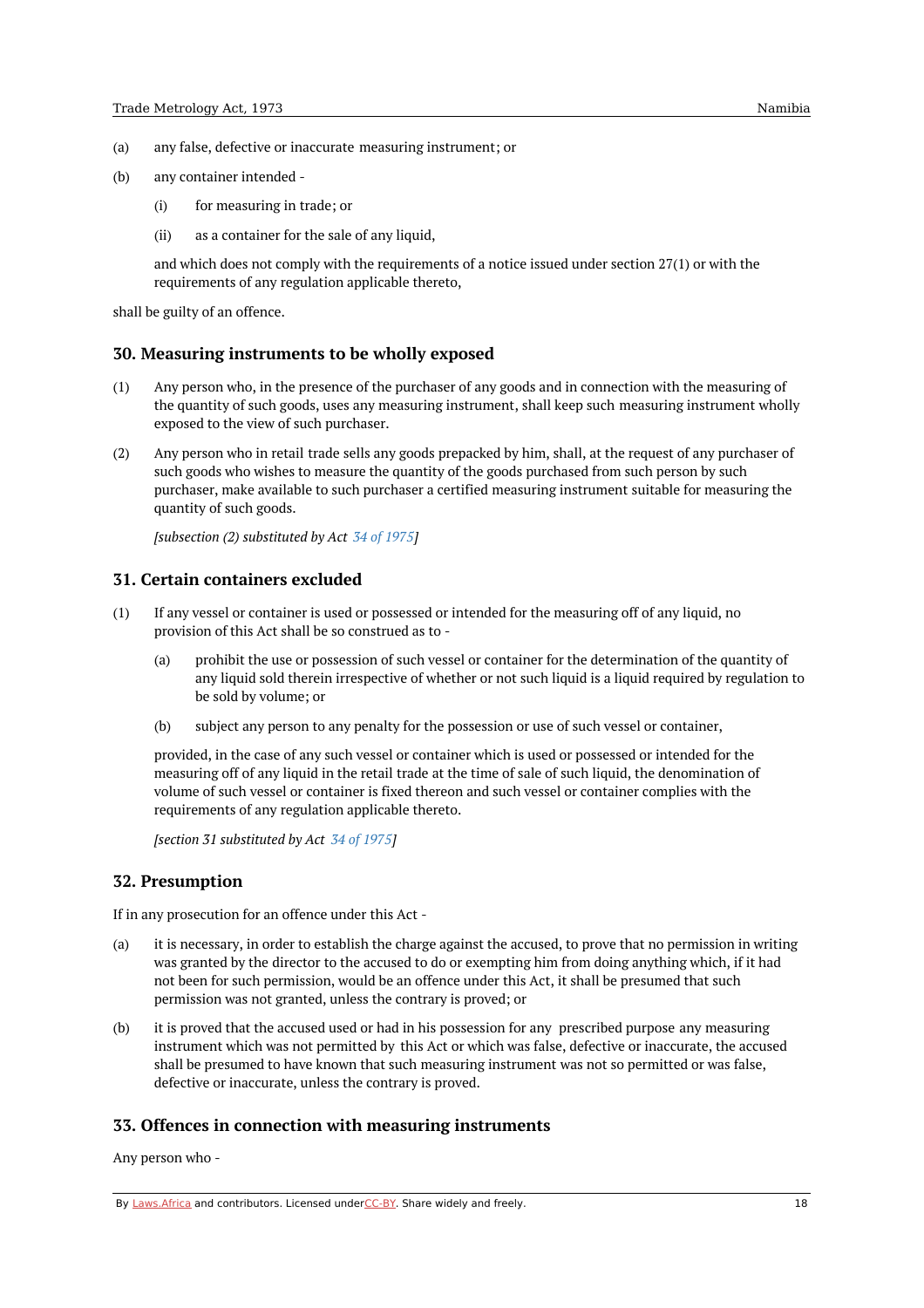- (a) forges or counterfeits any stamp or die used for the certifying of any measuring instrument; or
- (b) wilfully falsifies or tampers with a measuring instrument used for any prescribed purpose; or
- (c) otherwise than in the capacity of an inspector, a repairer or registered mechanic acting in terms of any regulation and save as provided in section 34, obliterates or removes from any measuring instrument any certifying stamp or seal or any part thereof; or
- (d) inserts in or attaches to any other measuring instrument, any stamp or seal so removed; or
- (e) otherwise than in the capacity of an inspector, places upon any measuring instrument, any stamp or mark purporting to indicate that such measuring instrument has been certified or recertified; or
- (f) sells, utters or disposes of, for use for any prescribed purpose, any measuring instrument which has been tampered with or which has been falsified or on which the certifying stamp or seal has been defaced in terms of section 25; or
- (g) willfully commits or is a party to or aids in or incites any other person to the commission of any fraud or deception in the use of any measuring instrument,

<span id="page-18-0"></span>shall be guilty of an offence.

# **Chapter VI**

# **Repair of Measuring Instruments and Registration of Certain Persons**

#### <span id="page-18-1"></span>**34. Repair of measuring instruments**

- (1) Subject to the provisions of section 36 or of any regulation relating to the defacing or obliteration of any certifying stamp or the breaking of any certifying seal -
	- (a) no person shall repair any measuring instrument used for any prescribed purpose unless he has first permanently obliterated the certifying stamp or seal, including any such stamp defaced under section 25, thereon;
	- (b) any person who has repaired any measuring instrument used for any prescribed purpose shall, unless it is immediately thereafter certified, forthwith notify the director or any inspector authorized by him, of such repair and furnish him with a guarantee in writing signed by a registered mechanic that such measuring instrument is correct and certifiable under this Act, and the director or such inspector, if satisfied as to the sufficiency of the guarantee and the competency of the repairer, shall, without delay, issue an authority in writing permitting the use of such measuring instrument until the certification thereof.
- (2) No person shall use for any prescribed purpose any measuring instrument which has been repaired, unless it has thereafter been certified or an authority in writing has in terms of subsection  $(1)(b)$  been issued in respect thereof or, in the case of any contract measuring instrument, it is in terms of section 36(6) deemed to be certified.

### <span id="page-18-2"></span>**35. Registration of measuring instrument mechanics**

- (1) The director shall keep a register for the purpose of recording the name and such particulars as he may deem necessary of every person who applies to him to be registered as a mechanic in respect of a particular measuring instrument or any measuring instrument of a particular class or make or all measuring instruments and who satisfies the director that he is competent to maintain and repair that particular measuring instrument or any such measuring instrument of that particular class or make or all such measuring instruments in such manner as to maintain or render it or them correct and certifiable.
- (2) The director shall on the application of any registered mechanic issue to him a certificate indicating the particular measuring instrument or the particular class or make of measuring instrument in respect of which he has been registered in terms of subsection (1) or indicating that he has been so registered in respect of all measuring instruments.

By [Laws.Africa](https://edit.laws.africa/widgets/pdf-attribution) and contributors. Licensed und[erCC-B](https://edit.laws.africa/widgets/pdf-cc-by)Y. Share widely and freely. 19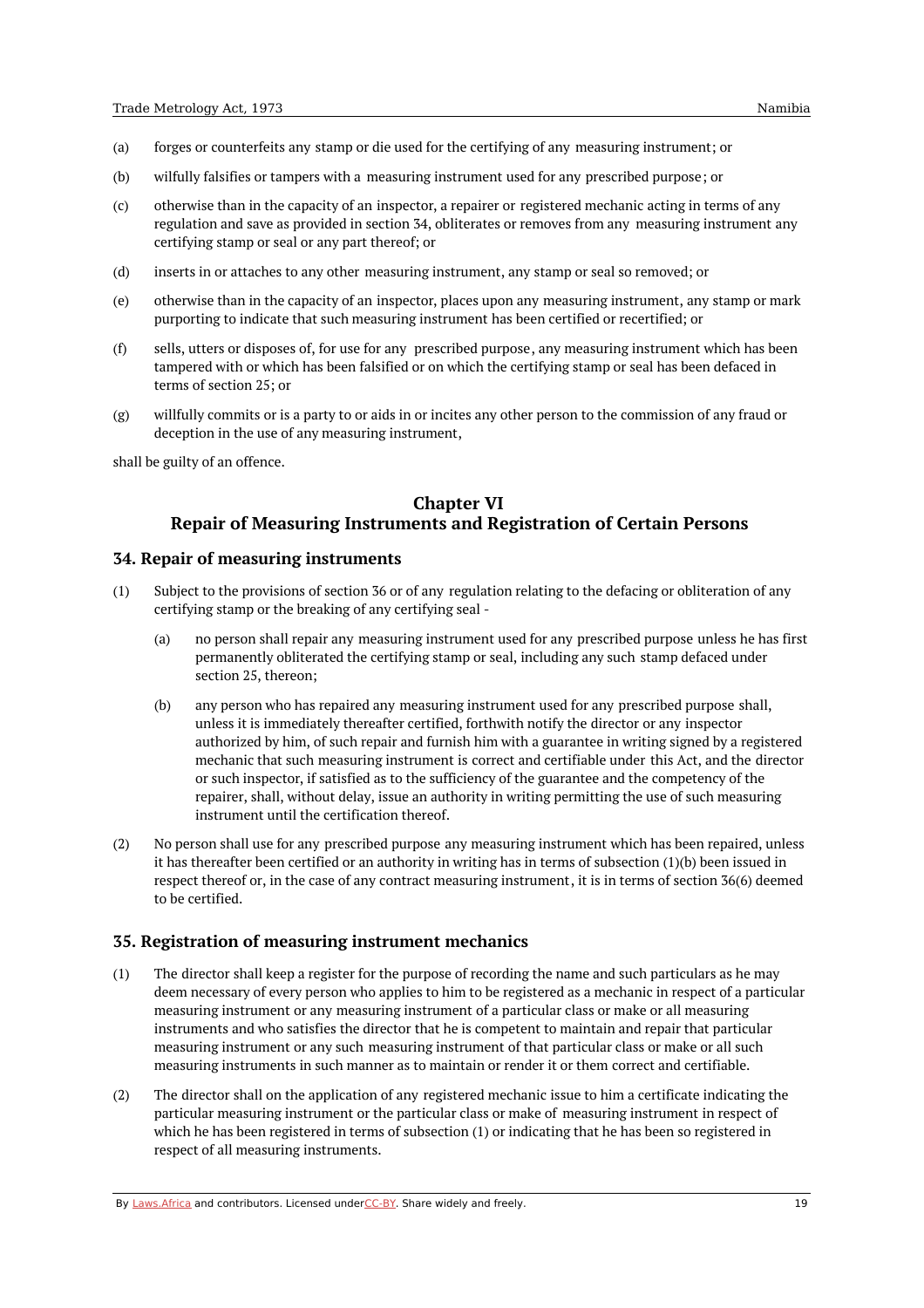(3) The name of any registered mechanic may be removed from the register and any certificate issued to him under subsection (2) may be cancelled by the director if the director is no longer satisfied as to the competency, referred to in subsection (1), of such mechanic or if any such mechanic has contravened or failed to comply with any provision of this Act.

### <span id="page-19-0"></span>**36. Repair of contract measuring instruments by registered mechanics**

- (a) (1) If the director is satisfied that any measuring instrument used for any prescribed purpose by any person, is maintained and repaired by a registered mechanic employed by such person, the director may, on the application of such person, issue to him a certificate exempting, subject to the provisions of any regulation, such person and such mechanic in his employ from the provisions of section 34(1) in respect of any repairs to such measuring instrument by such mechanic.
	- (b) Any person to whom a certificate referred to in paragraph (a) has been issued shall in writing notify an inspector designated in such certificate of any change in the circumstances affecting its issue.
- (a) (2) If the director is satisfied that the maintenance of and all repairs to every measuring instrument maintained and repaired by any person (in this section referred to as a contractor) in terms of any agreement in writing between himself and any person who uses such measuring instrument for any prescribed purpose, are carried out by a registered mechanic being such contractor or his employee, the director may on the application of such contractor issue to him a certificate exempting, subject to the provisions of any regulation, such contractor and any such mechanic in his employ from the provisions of section 34(1) in respect of any repairs to any measuring instrument maintained and repaired by such contractor in terms of any such agreement.
	- (b) Any contractor to whom a certificate referred to in paragraph (a) has been issued, shall in writing notify an inspector designated in such certificate of every agreement in writing in terms of which he maintains and repairs any measuring instrument used for any prescribed purpose by any other person and of any change in the circumstances affecting the issue of such certificate.
- (a) (3) If the director is satisfied that the maintenance of and all repairs to every measuring instrument used for any prescribed purpose by any person, other than the owner thereof, are carried out by a registered mechanic being such owner or his employee or agent, the director may on the application of such owner issue to him a a certificate exempting, subject to the provisions of any regulation, such owner and any registered mechanic in his employ or acting as his agent from the provisions of section 34(1) in respect of any repairs to any such measuring instrument.

*[The word "a" is repeated in the phrase "issue to him a certificate".]*

- (b) Any person to whom a certificate referred to in paragraph (a) has been issued, shall in writing notify an inspector designated in such certificate, of the place where any measuring instrument referred to in paragraph (a) is kept and of any change in the circumstances affecting the issue of such certificate.
- (4) Any certificate issued under subsection (1), (2) or (3) may at any time be cancelled by the director if he is no longer satisfied as contemplated in the relevant subsection, or if the person to whom such certificate was issued or any person acting, in the course of his employment or within the scope of his authority, as the employee or agent of that person, contravenes or fails to comply with any provision of this Act.
- (5) Any registered mechanic who has repaired any measuring instrument in respect of which he is by virtue of a certificate issued under subsection (1), (2) or (3) exempted from the provisions of section 34(1), shall satisfy himself that such measuring instrument is correct and certifiable under this Act and, if so satisfied, shall issue a certificate signed by him to the person using such measuring instrument for any prescribed purpose and, if required by regulation, a copy of such certificate to an inspector, to the effect that such measuring instrument has been repaired by him on the date mentioned in the certificate and is correct and certifiable under this Act.
- (6) Any measuring instrument in respect of which a certificate has been issued under subsection (5) shall, as long as it is used for any prescribed purpose by the person to whom such certificate has been issued and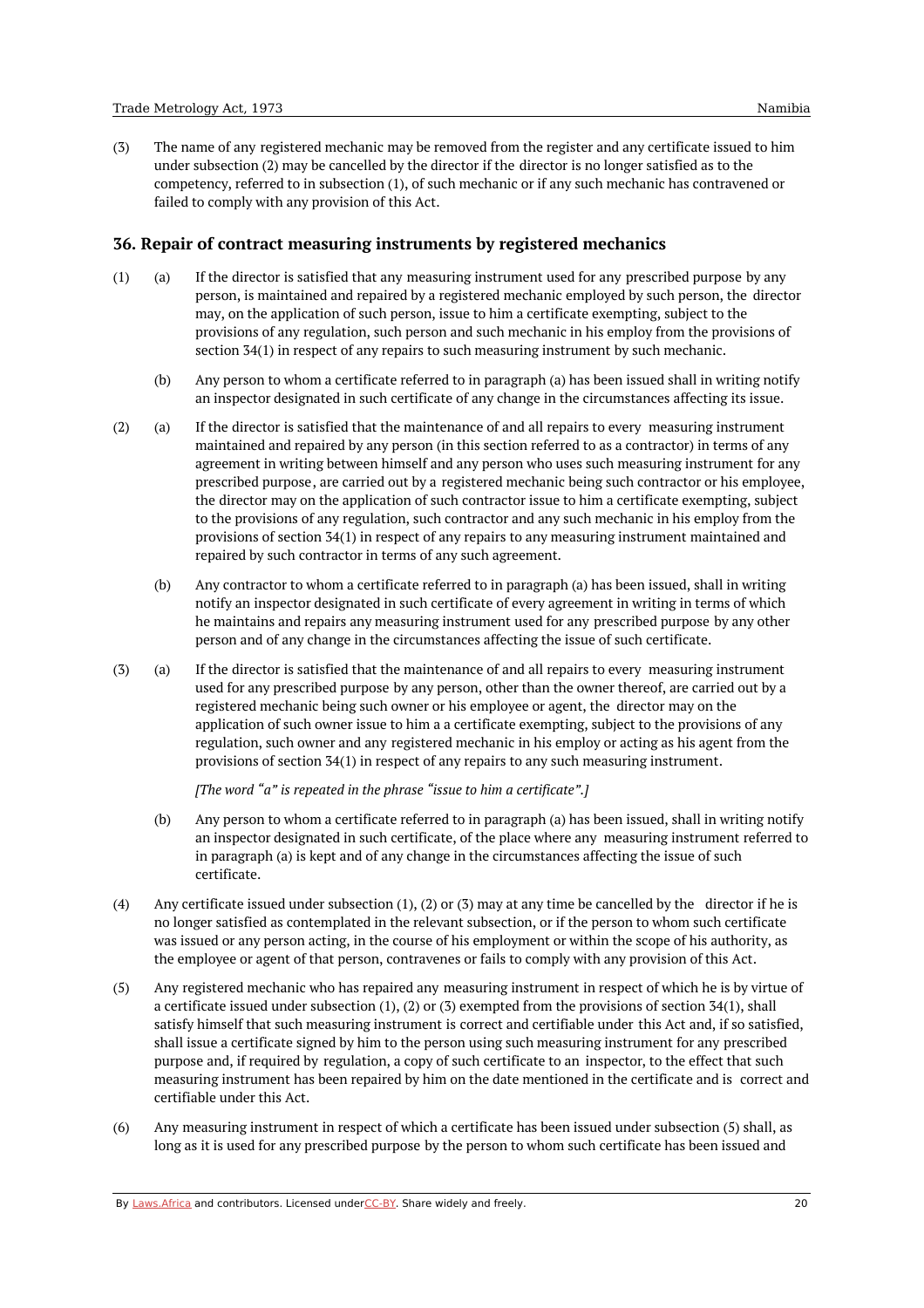until it is thereafter again repaired or is certified or rejected by any inspector, for the purposes of this Act be deemed to be certified.

- (7) If any measuring instrument may be repaired by a registered mechanic who, in respect of such measuring instrument, is by virtue of a certificate issued under subsection (1), (2) or (3) exempted from the provisions of section 34(1), no other person shall maintain or repair such measuring instrument or perform any act forming part of the work involved in maintaining or repairing it, unless such other person is in writing authorized thereto by the director.
- <span id="page-20-0"></span>(8) Any person who issues a certificate under subsection (5) in respect of any contract measuring instrument which is not correct and certifiable under this Act, shall be guilty of an offence.

# **Chapter VII Trade Dealings and Sale of Goods**

# <span id="page-20-1"></span>**37. Prohibition of false statement as to quantity**

- (1) Any person who directly or indirectly makes any false, incorrect or untrue declaration or statement or wilfully misleads any person as to the quantity, expressed by number or in terms of any measuring unit, of any goods or articles in connection with their purchase, sale, counting or measurement or in the computation of any charges for services rendered on the basis of number or measurement, shall be guilty of an offence: Provided that if there is any difference between the actual and any represented quantity, expressed by number or in terms of any measuring unit, of the goods or articles in respect of which any declaration or statement is so made and such difference is permissible in terms of this Act, such declaration or statement shall not be regarded as false, incorrect or untrue merely because of the existence of such difference.
- (2) Any person who sells or causes to be sold anything, the quantity of which is expressed by number or in terms of a measuring unit, of which the actual quantity is short of that demanded of, or represented by, the seller, shall be guilty of an offence unless the shortage is permissible in terms of this Act.

# <span id="page-20-2"></span>**38. Trade dealings to be effected in terms of certain measuring units and by means of certified measuring instruments**

- (1) Any contract, bargain, sale, purchase or transaction made or effected in Namibia in respect of any land situated therein or in respect of any interest in land so situated or in respect of any goods, wares, merchandise or other thing or in respect of any services rendered, a quantity of which is expressed in terms of any measuring unit, shall be made or effected in accordance with measuring units prescribed by regulation for such purpose.
- (2) Any tolls, rates, taxes or other fees charged or collected according to measurement of a physical quantity, shall be charged or collected in accordance with such measuring units as may be prescribed by regulation for such purpose.
- (3) No contract, bargain, sale, purchase or transaction shall be made or effected in Namibia by means of any measuring instrument not permitted by this Act or which is false, defective or inaccurate or which, in the case of a measuring instrument which is required under this Act to be certified or recertified, is uncertified.

*[subsection (2) substituted by Act 34 of [1975](https://namiblii.org/akn/na/act/1975/34)]*

- (4) Subject to the provisions of subsection (5), no person shall import into Namibia any goods, including prepacked goods, the quantity of which is expressed thereon or on any document relating thereto -
	- (a) in terms of any unauthorized measuring unit, unless the equivalent of the quantity so expressed is also expressed in terms of a measuring unit prescribed by regulation for such purpose in the manner prescribed by regulation; or
	- (b) in terms of any measuring unit which does not comply with the regulations.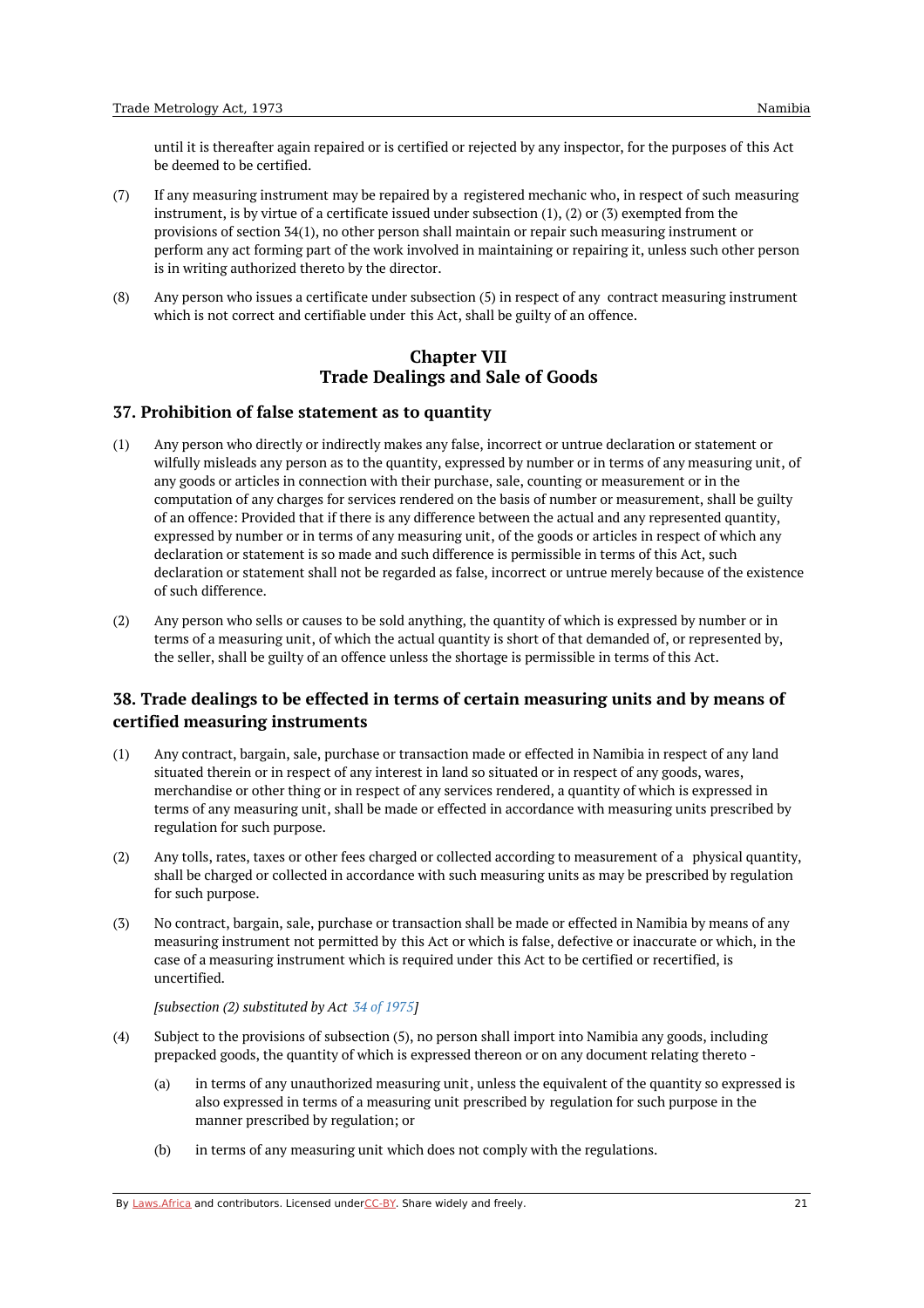(6) Any person who expresses the quantity of any goods for sale in a manner or in terms of a measuring unit not prescribed by regulation for such purpose or in terms of any unauthorized measuring unit, shall be guilty of an offence.

### <span id="page-21-0"></span>**39. Catalogues to be in authorized manner or in terms of certain measuring units**

- (1) No person shall print, publish, make, circulate or cause to be printed, published, made or circulated in Namibia, any catalogue unless the quantity of goods referred to therein is expressed in a manner or in terms of a measuring unit prescribed by regulation in respect of such goods.
- (2) Subsection (1) shall not apply to -
	- (a) any catalogue, emanating from any country outside Namibia and circulated in Namibia, which clearly shows on its outside cover that references in such catalogue to prices and to quantities, expressed in terms of unauthorized measuring units or in any other manner, are not applicable to Namibia; or
	- (b) any catalogue referred to in paragraph (a) which bears a statement on its outside cover showing the equivalent of the measuring unit in terms of which or other manner in which the quantity of any goods set forth in such catalogue shall be expressed in terms of this Act.
- (3) In this section "catalogue" means any return, price list, price current or any journal or other paper containing the price list or price current of goods, the quantity of which is stated therein.

### <span id="page-21-1"></span>**40. Manner of selling goods**

- (1) No person shall -
	- (a) sell any goods by mass unless by net mass; or
	- (b) sell any fluid in any container unless, with due allowance for the limits of error prescribed by regulation, the actual liquid contents by volume at such temperature as may be prescribed by regulation, are in the manner prescribed by regulation indicated on that container or on any invoice, delivery note or other writing issued in connection with the sale of such fluid in such container; or
	- (c) sell any goods the quantity of which is determined at the time of sale thereof unless such quantity is made known to the purchaser in such manner as may be prescribed by regulation; or
	- (d) sell by mass any prepacked goods unless the net mass of such goods, with due allowance for the limits of error prescribed by regulation, is in the manner prescribed by regulation indicated on the package or goods or on any invoice, delivery note or other writing issued in connection with the sale of such goods; or
	- (e) sell or deliver to a purchaser any goods sold by such person by mass and otherwise than in prepacked form, unless the net mass of such goods is in the manner prescribed by regulation indicated on such goods or on any invoice, delivery note or other writing delivered with such goods.
- (2) The provisions of subsection  $(1)(d)$  shall not apply to -
	- (a) any article which, by reason of its being subject to variation in mass owing to its properties or to climatic influences, is specially exempted by regulation from the provisions of that subsection; or
	- (b) any article for which mass is used for the purpose of designating grade or class only.
- (3) The Minister may by regulation exempt any article from any provision of subsection (1), and paragraphs (b) and (d) of that subsection shall not apply to goods taken from bulk and measured at the time of sale in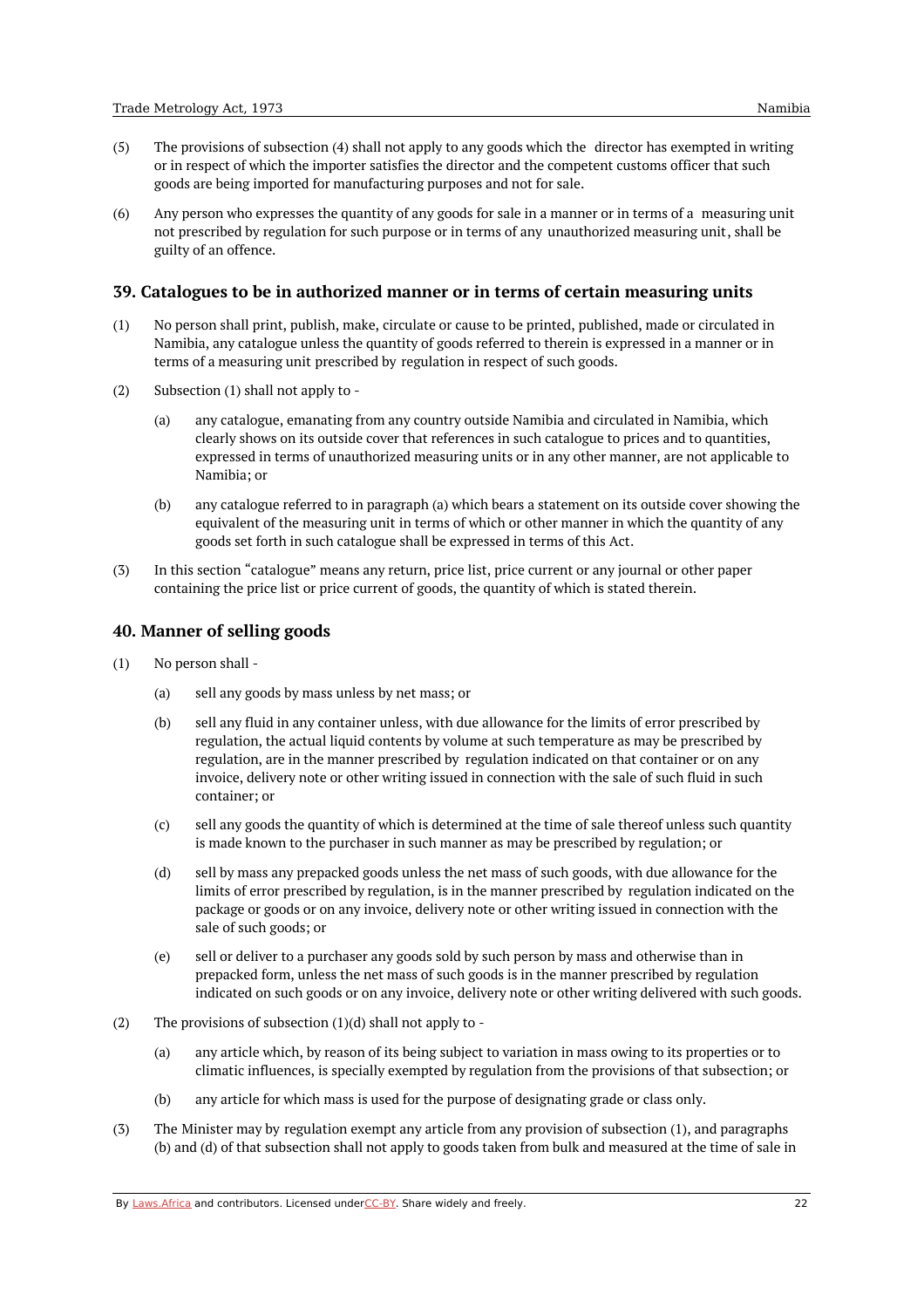the presence of the purchaser or his or her agent and sold by the volume or net mass determined at such measuring.

*[subsection (3) amended by Act 14 of [1995](https://namiblii.org/akn/na/act/1995/14)]*

(4) No person shall sell by mass any article exempted in the manner referred to in subsection (2)(a), unless it is marked on the package or container in which it is sold in the manner prescribed by regulation with a statement giving the net mass of the goods at the time of packing, and unless such goods comply with such conditions, regarding quantity, as may be prescribed by regulation.

### <span id="page-22-0"></span>**41. Reference to physical quantity and use of certain measuring units**

<span id="page-22-1"></span>No person shall, in connection with any prescribed purpose, refer to any physical quantity or use any measuring unit or a multiple or submultiple thereof otherwise than in accordance with the applicable provisions of this Act.

# **Chapter VIII General and Miscellaneous**

### <span id="page-22-2"></span>**42. Regulations**

(1) The Minister may make regulations not inconsistent with this Act -

- (a) providing for the examination of candidates for appointment as inspectors, and prescribing the syllabus, conditions and, if it is deemed necessary, fees in respect of such examinations;
- (b) defining the limits of error or sensitivity allowed in any measuring instrument;
- (c) prescribing conditions for the supply, custody, care, verification and certification of all classes of measuring standards and measuring instruments referred to in sections 8, 9, 10 and 11;
- (d) regulating the manner in which the director, any inspector, examiner or other person appointed under this Act, or any policeman, shall carry out his duties under this Act;
- (e) prescribing the classes or kinds of measuring instruments which shall be approved or certified or recertified in terms of section 18;
- (f) prescribing the purposes for which only a measuring instrument approved or certified or recertified in terms of section 18, may be used;
- (g) prescribing the conditions with which any attachment, device or ancillary equipment connected with any model measuring instrument approved in terms of section 18, shall comply;
- (h) prescribing the manner in which any measuring instrument shall be submitted for approval in terms of section 18;
- (i) prescribing the manner in which the examination of any model measuring instrument or part thereof submitted for approval in terms of section 18, shall be carried out;
- (j) prescribing and approving the material, design and construction of measuring instruments or specified models, classes or kinds of measuring instruments;
- (k) limiting the purposes for which certain measuring instruments may be used, and imposing conditions or limitations upon the use of any kind of measuring instrument;
- (l) prescribing the manner in which measuring units may be used;
- (m) prohibiting the expression of any quantity or of the dimensions of any goods in terms of certain measuring units or in any other manner not authorized by this Act;
- (n) prescribing the manner in which any denomination or the symbol of any measuring unit or any multiple or submultiple thereof shall be represented on any prepacked goods or on or by any measuring instrument;

By [Laws.Africa](https://edit.laws.africa/widgets/pdf-attribution) and contributors. Licensed und[erCC-B](https://edit.laws.africa/widgets/pdf-cc-by)Y. Share widely and freely.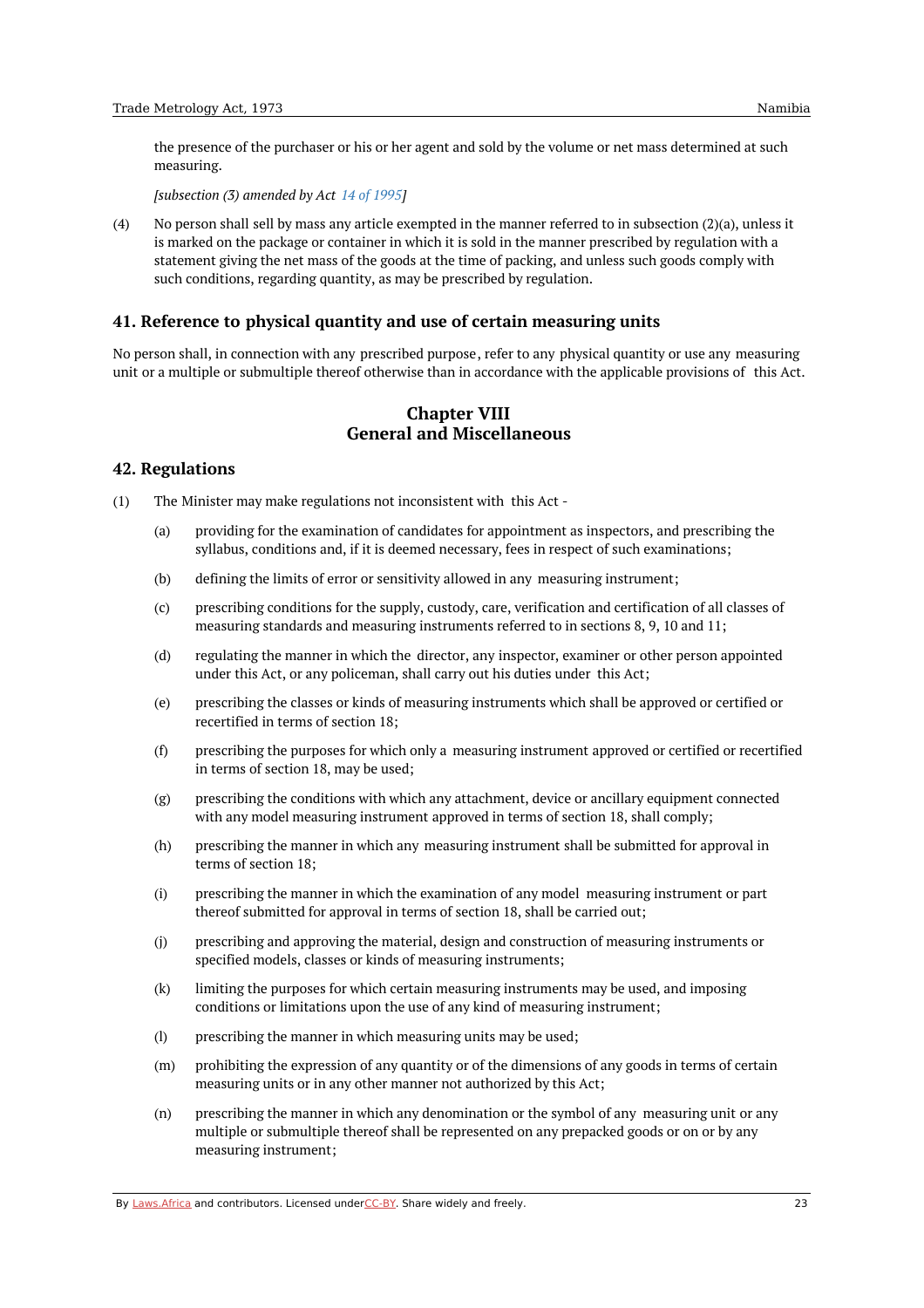- (o) prohibiting the certification, recertification or use for any prescribed purpose of measuring instruments or specified models, classes or kinds of measuring instruments which are liable to become inaccurate or to result in or facilitate fraud or deception or which are not made in accordance with the relevant specifications or are found to be unsuitable for such prescribed purpose;
- (p) prescribing the times and places at which measuring instruments shall be submitted for inspection and testing with a view to the verification, adjustment, repair, stamping, sealing, certification or recertification thereof if used for any prescribed purpose;
- (q) exempting from the provisions of section 23(1) or 26 any class or make of measuring instrument or any measuring instrument used for any prescribed purpose or in any particular manner, and prescribing the conditions, limitations and requirements in connection with the maintenance, use or degree of accuracy of any measuring instrument so exempted in terms of such regulations or by the director under section 23(2);

*[paragraph (q) substituted by Act 34 of [1975](https://namiblii.org/akn/na/act/1975/34)]*

- (r) prescribing the capacity of measuring instruments exempted from a notice in terms of section 19;
- (s) prescribing the manner in which any certifying stamp or any certificate shall be defaced or cancelled;
- (t) restricting or prohibiting the manufacture, import, use, possession or certification of certain measuring instruments or containers;
- $(11)$ prescribing compulsory use or possession of particular measuring instruments in particular cases;
- (v) prescribing the manner in which the competency of any person applying to be registered as a mechanic under section 35 shall be tested, and providing for tests in writing or other tests which any such person may be required to pass before being so registered and for fees payable by such person in respect of such tests;
- (w) prescribing the duties of any person who uses any contract measuring instrument or to whom a certificate has been issued under section 36(1), (2) or (3), or of any registered mechanic who repairs or has repaired any such measuring instrument, including the duty to give notice to the director or any inspector of any intended or completed repairs to any such measuring instrument and, in the case of any such mechanic, the duty to obliterate or not to obliterate, before issuing any certificate under section 36(5) in respect of any such measuring instrument, any stamp thereon;
- (x) prescribing the manner of indicating or determining the quantity, size or number of any goods or articles sold, including any case where such goods or articles are in prepacked form or are measured at the time of sale, and providing for exemption from the duty of so indicating the quantity of any specified goods or articles so sold;
- (y) determining the prescribed purposes for which, and the kinds of goods or articles in respect of which, certain measuring units only may be used for expressing quantity in trade transactions;
- (z) prescribing the conditions on which fluids or solids may be sold by quantity, size or dimensions, and the conditions, relating to temperature, on which fluids shall be sold;
- (aa) prescribing the permissible limits of error or difference which may exist between the actual and represented quantity, size or dimensions of goods or articles, sold by number or in accordance with any measuring unit;
- (bb) prescribing the metric quantity in terms of which any drug or medicine prescribed by any medical practitioner by means of apothecaries' measuring units, shall be dispensed by any chemist and druggist;
- $(cc)$ regulating and controlling the sale or import for sale, in accordance with any measuring unit, of any commodity used by the public, and requiring that such commodity shall only be sold in specified containers or by means of certified or recertified measuring instruments or in accordance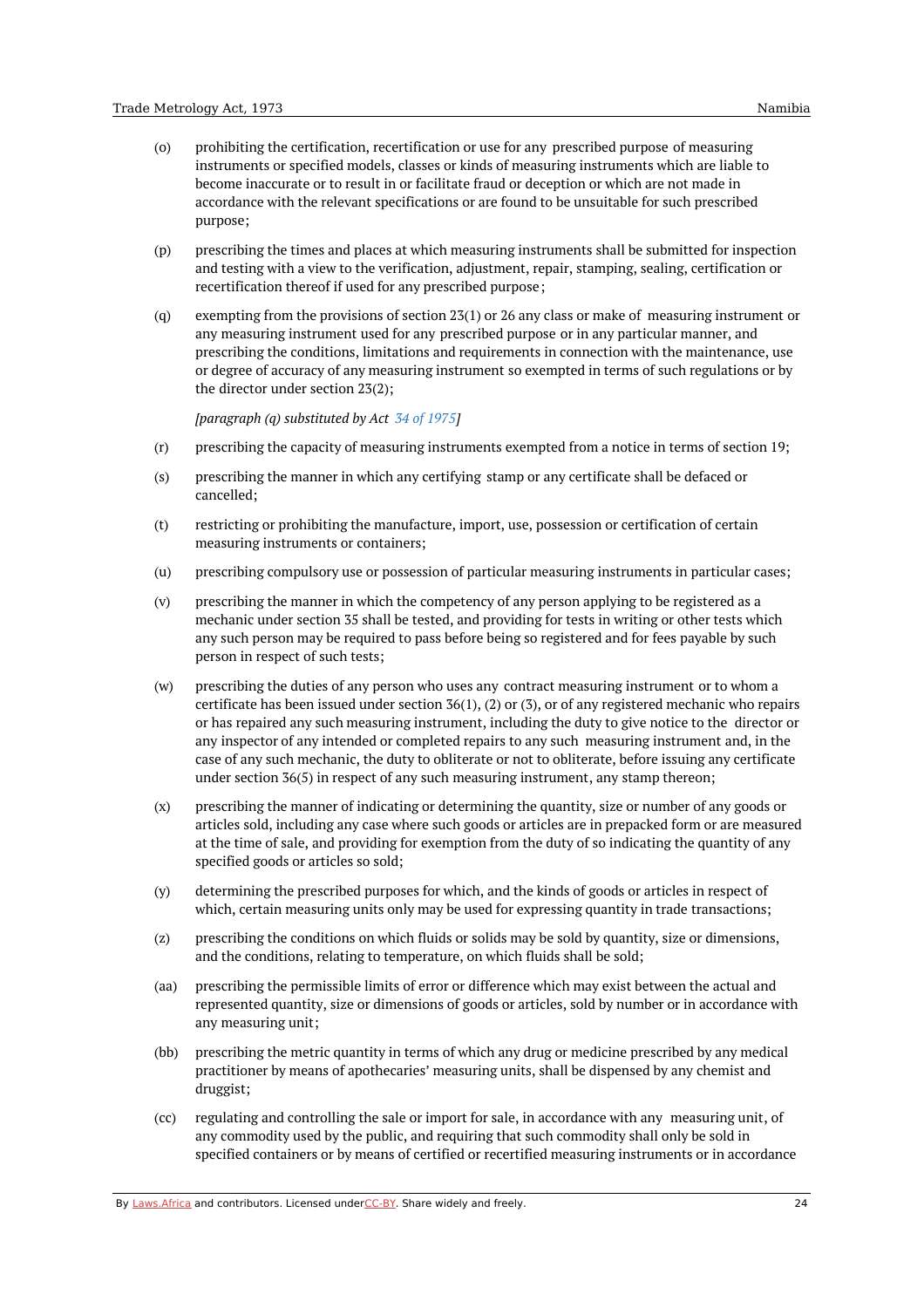with any measuring unit or by number and shall be prepacked according to a particular scale of quantities, sizes or dimensions;

- (dd) prescribing a list of articles which, by reason of their being subject to variation in mass owing to their properties or to climatic influences or which by reason of the use of mass to designate grade or class only or which for any other reason are exempted from the provisions of this Act relating to the sale of goods by net mass, and prescribing the size of the letters or any other method of indicating the net mass of the contents of containers at the time of packing;
- (ee) prescribing the permissible equivalent in which a measuring unit may be expressed in terms of another measuring unit of the same physical quantity;
- (ff) prescribing the equivalents giving the permissible quantity of goods or articles expressed in terms of the measuring units of one physical quantity as the quantity expressed in terms of the measuring units of another physical quantity;
- (gg) prescribing tables giving the permissible quantity per container used in trade in respect of fruit, vegetables, agricultural produce and any dry commodities;
- (hh) prescribing the forms to be used in connection with this Act;
- (ii) prescribing the permissible denominations of masspieces and measures and the manner in which such denominations shall be shown on the masspieces or measures in question;
- $(i)$ providing for the continued use of any measuring instrument after rejection thereof by any inspector;
- (jjA) with regard to any delivery note referred to in section 40;

*[paragraph (jjA) inserted by Act 34 of [1975](https://namiblii.org/akn/na/act/1975/34)]*

(jjB) prescribing specifications for, and conditions, limitations and requirements in connection with the use or degree of accuracy of, particular containers;

*[paragraph (jjB) inserted by Act 34 of [1975](https://namiblii.org/akn/na/act/1975/34)]*

 $(kk)$ with regard to any other matter which in terms of this Act is required or permitted to be prescribed,

and generally for the more effectual carrying out of the objects and purposes of this Act.

- (2) Any regulation may be made in respect of the whole of Namibia or any part thereof.
- (3) Any regulation relating to prepacked goods may authorize the director to grant exemption in writing from any provision thereof on such conditions and for such period as he may deem fit.

*[subsection (3) inserted by Act 34 of [1975](https://namiblii.org/akn/na/act/1975/34)]*

#### <span id="page-24-0"></span>**43. Offences and penalties**

Any person who contravenes or fails to comply with any provision of this Act shall be guilty of an offence and shall be liable, on a first conviction to a fine not exceeding N\$2 000 or imprisonment for a period not exceeding six months, and on a second or subsequent conviction to such fine or such imprisonment or to such imprisonment without the option of a fine.

*[section 43 amended by Act 14 of [1995](https://namiblii.org/akn/na/act/1995/14)]*

#### <span id="page-24-1"></span>**44. Acts or omissions by managers, agents or employees**

- (1) Whenever any manager, agent or employee of any person does or omits to do any act which it would be an offence under this Act for such person to do or omit to do, then, unless it is proved that -
	- (a) in doing or omitting to do that act, such manager, agent or employee was acting without the connivance or the permission of such person; and

By [Laws.Africa](https://edit.laws.africa/widgets/pdf-attribution) and contributors. Licensed und[erCC-B](https://edit.laws.africa/widgets/pdf-cc-by)Y. Share widely and freely.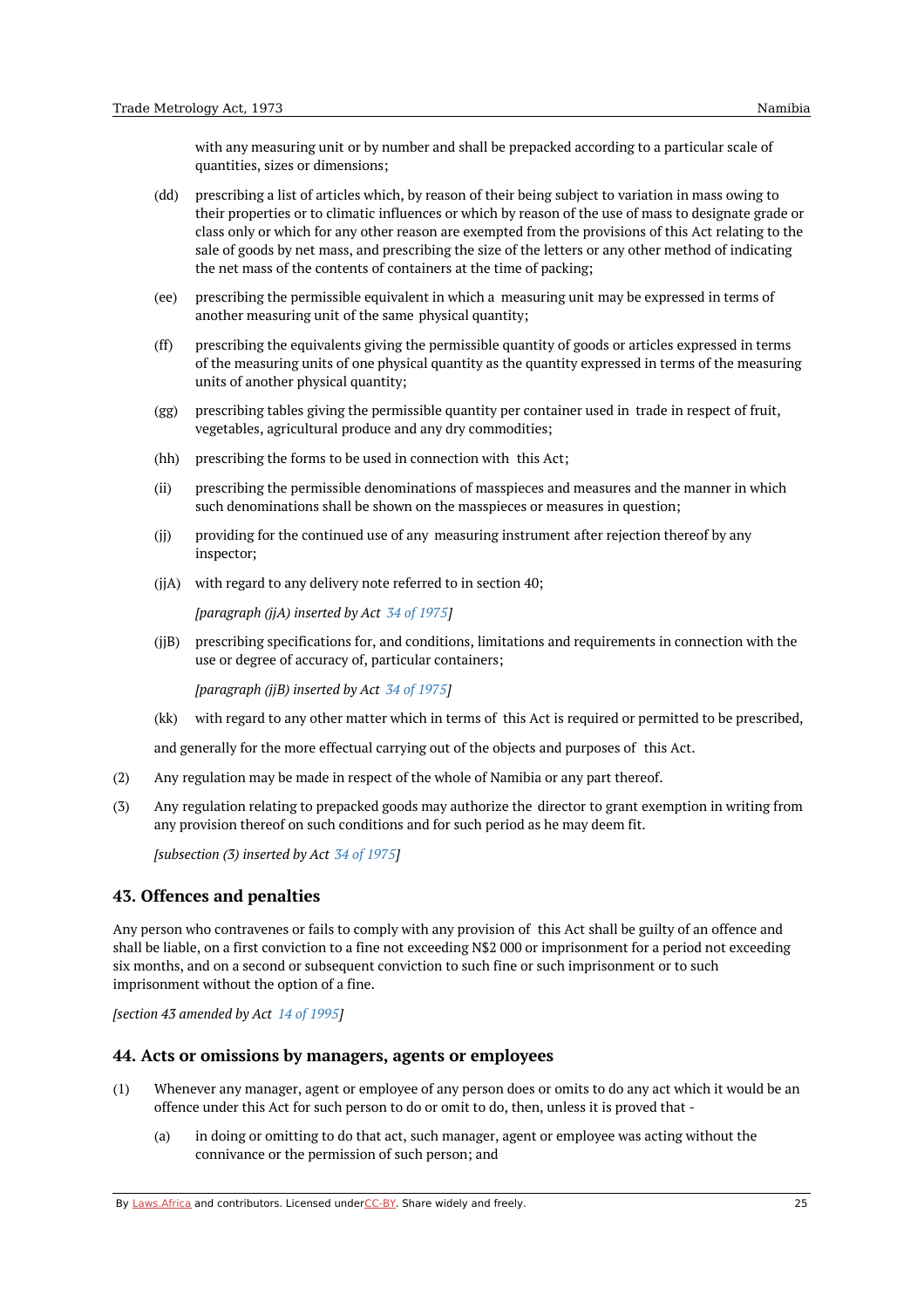- (b) all reasonable steps were taken by such person to prevent any such act or the omission to do any such act; and
- (c) the act or omission charged, whether lawful or unlawful, was not within the scope of the authority or in the course of the employment of such manager, agent or employee,

such person shall be presumed himself to have done or omitted to do that act and shall be liable to be convicted and sentenced in respect thereof, and the fact that he issued instructions forbidding any such act or omission shall not of itself be sufficient proof that he took all reasonable steps to prevent such act or omission.

(2) Whenever any manager, agent or employee of any person does or omits to do any act which it would be an offence under this Act for such person to do or omit to do, such manager, agent or employee shall be liable to be convicted and sentenced in respect thereof as if he were such person.

### <span id="page-25-0"></span>**45. \*\*\***

*[section 45 deleted by Act 14 of [1995](https://namiblii.org/akn/na/act/1995/14)]*

#### <span id="page-25-1"></span>**46. Repeal of laws**

- (1) Subject to the provisions of subsection (2), the laws mentioned in the First Schedule are hereby repealed.
- (2) Any proclamation (other than a proclamation referred to in the Second Schedule), regulation, notice, approval, authority, return, certificate or document issued, made, promulgated, given or granted and any other action taken under any provision of a law repealed by subsection (1), shall be deemed to have been issued, made, promulgated, given, granted or taken under the corresponding provision of this Act.

### <span id="page-25-2"></span>**47. Short title and commencement**

- (1) This Act shall be called the Trade Metrology Act, 1973, and the provisions thereof shall come into operation on a date fixed by the State President by proclamation in the Gazette.
- <span id="page-25-3"></span>(2) Different dates may in terms of subsection (1) be fixed in respect of different provisions of this Act.

# **First Schedule**

#### *Laws Repealed*

<span id="page-25-4"></span>

| Number and year of law         | Title or subject of law                              |
|--------------------------------|------------------------------------------------------|
| Act No. $13$ of $1958$         | Weights and Measures Act, 1958.                      |
| Act No. 26 of $1960$           | Weights and Measures Amendment Act, 1960.            |
| Act No. $44$ of $1964$         | Weights and Measures Amendment Act, 1964.            |
| Act No. $55$ of $1969$         | Weights and Measures Amendment Act, 1969.            |
| Act No. 78 of 1970             | Weights and Measures Amendment Act, 1970.            |
| Proclamation No. R333 of 1969. | Amendment of Second Schedule to Act No. 13 of 1958.  |
| Proclamation No. R334 of 1969. | Amendment of Second Schedule A to Act No. 13 of 1958 |
| Proclamation No. R335 of 1969. | Amendment of First Schedule to Act No. 13 of 1958.   |
| Proclamation No. R127 of 1971. | Amendment of Second Schedule to Act No. 13 of 1958.  |

# <span id="page-25-5"></span>**Second Schedule**